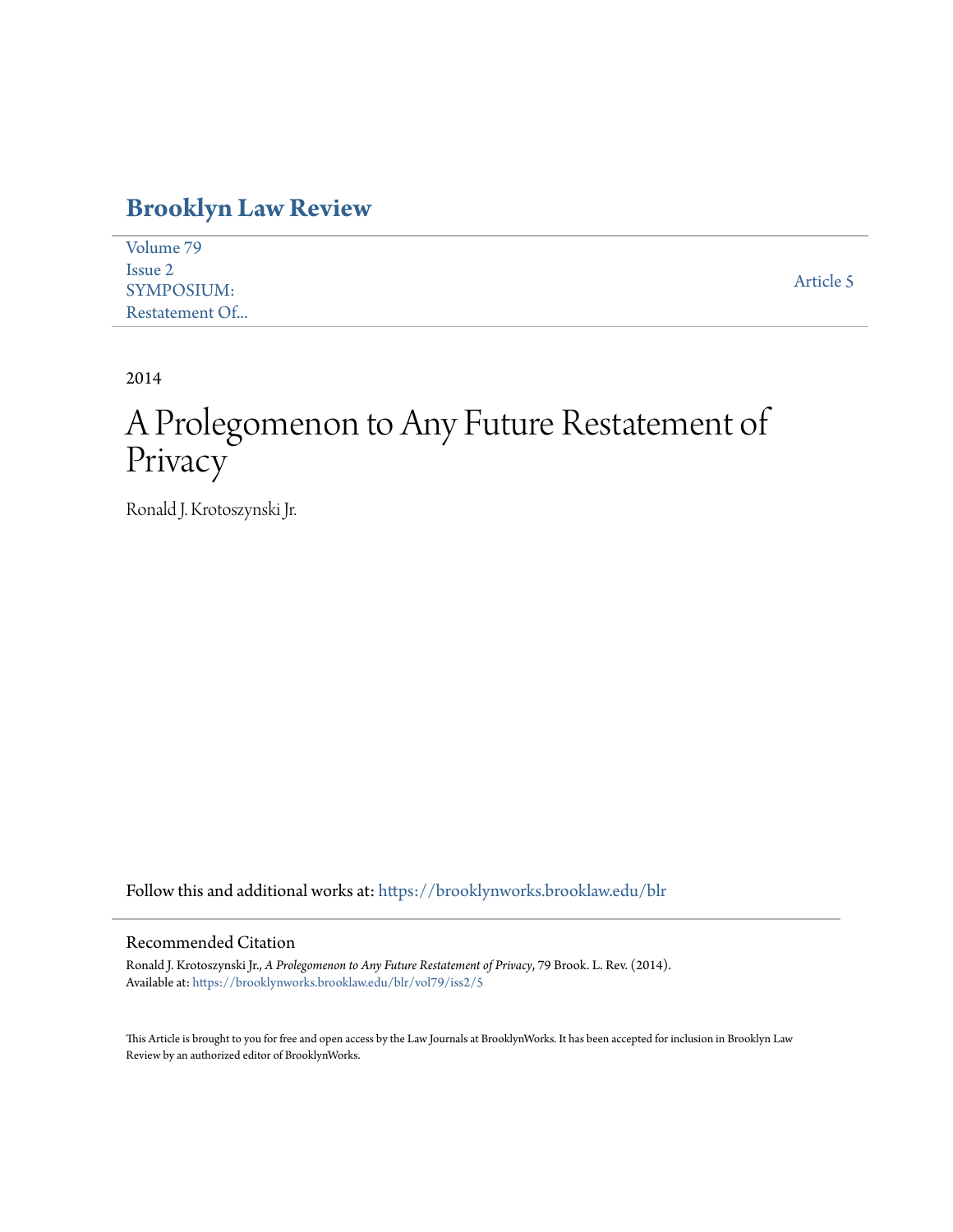## A Prolegomenon to Any Future Restatement of Privacy\*

#### *Ronald J. Krotoszynski, Jr.*†

#### INTRODUCTION: THE ALI AND PRIVACY RIGHTS

The American Law Institute (ALI) has played an important, indeed crucial, role in the advancement of privacy rights. Most notably, the ALI advocated for the repeal of antisodomy laws<sup>1</sup> almost a full half century before the Supreme Court's landmark ruling in *Lawrence v. Texas*2 held such enactments to be unconstitutional.3 As Professor Bill Eskridge, Jr. notes, the ALI "had in 1955 voted to exclude consensual sodomy from the Model Penal Code (which the Institute ultimately adopted in 1962)."4 The ALI's reasoning for this decision "was that consensual sodomy laws inevitably engendered police corruption and arbitrary enforcement and

 <sup>\* © 2014</sup> Ronald J. Krotoszynski, Jr. All Rights Reserved.

 <sup>†</sup> John S. Stone Chair, Director of Faculty Research, and Professor of Law, University of Alabama School of Law. With thanks to Professor Anita Bernstein, for both organizing and inviting me to participate in the *Restatement of . . .* symposium, and to the American Law Institute and Brooklyn Law School for supporting the event. Thanks also to the other presenters and attendees, who generously offered very helpful and constructive comments on this Article; my contribution reflects the benefit of their ideas and suggestions. I would like to acknowledge the support of the University of Alabama Law School Foundation, which provided generous research support for my work on this project (in the form of a summer research grant). I also wish to thank the Lewis & Clark Law School for hosting me as a visiting scholar in residence during the summer of 2013, while I was working on this project. As always, any and all errors and omissions are my responsibility alone.<br><sup>1</sup> See MODEL PENAL CODE § 213.2 (Proposed Official Draft 1962); MODEL PENAL

CODE § 207.5 (Tentative Draft No. 4, 1955); *see also* William N. Eskridge, Jr., *Family Law Pluralism: The Guided-Choice Regime of Menus, Default Rules, and Override Rules*, 100 GEO. L.J.1881, 1926 (2012) (observing that "the drafters of the Model Penal Code were not inclined to criminalize conduct that pleased its perpetrators and did not harm other persons, and they did not care that such conduct violated some natural law ideal" and noting that "the final version of the Code, ratified by the ALI in 1962, decriminalized consensual % fornication, adultery, sodomy, and cohabitation"). <br>  $^2$   $\,$  539 U.S. 558 (2003).  $^3$   $\,$   $\,$  See  $id.$  at 562, 577-79.

<sup>&</sup>lt;sup>4</sup> William N. Eskridge, Jr., The Marriage Cases—*Reversing the Burden of Inertia in a Pluralist Constitutional Democracy*, 97 CALIF. L. REV. 1785, 1798 (2009).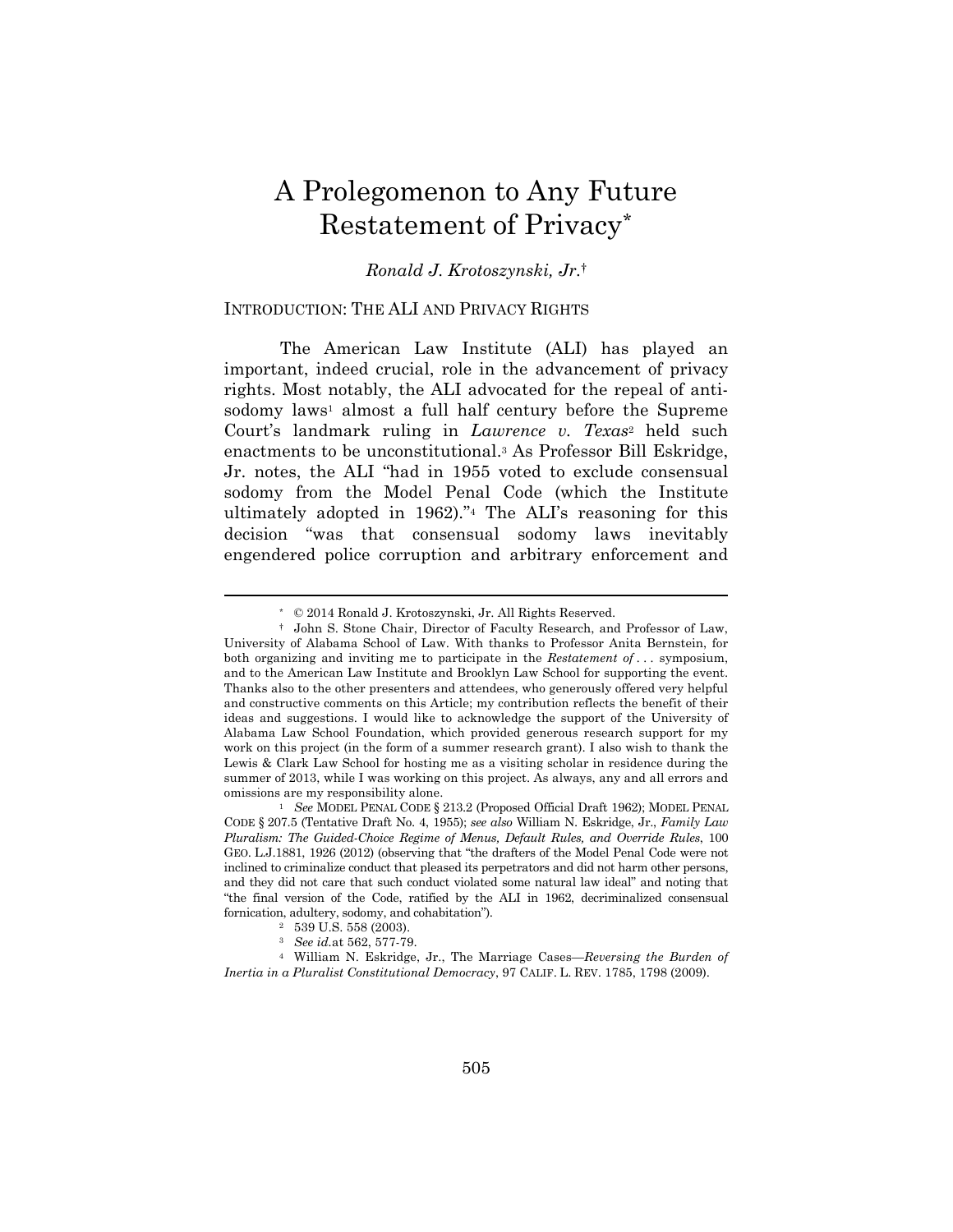that invading people's private consensual sexual activities did not advance the public interest."5

So too, the ALI promoted the liberalization of abortion laws over a decade before the Supreme Court's decision in *Roe v. Wade*.6 As one commentator observed, "Although there has been continued agitation for abortion law reform or repeal in this country since at least the 1920s, the modern abortionrights movement generally traces its origins to 1959, when the American Law Institute (ALI) published its proposed revisions to existing state abortion laws."7

In light of these tremendously important contributions to the development and protection of privacy rights in the United States, it would be fair to say that although the ALI has never undertaken to create a formal *Restatement of the Law of Privacy*, the organization has been at the forefront of advancing and securing privacy for many years. Both of these earlier law reform proposals were, at least in the context of their times, strikingly bold. Indeed, it has always been a hallmark of the ALI to ask and answer hard questions—and to refuse to simply credit the argument that "this is how things are" as a persuasive rationale for maintaining particular legal rules and practices.<sup>8</sup>

In this article, I will sketch some of the problems and issues that would confront an effort to create a *Restatement of the Law of Privacy*. In some important respects, the ALI's reform efforts aimed at securing the repeal of state criminal laws regulating private sexual conduct and abortion were substantially easier to address—notwithstanding the controversial nature of the underlying subject matter—than the many and varied legal

<sup>5</sup> *Id.*; *see also* WILLIAM N. ESKRIDGE, JR., DISHONORABLE PASSIONS: SODOMY LAWS IN AMERICA, 1861–2003 118-24 (2008) (describing and discussing the ALI's important role in promoting the repeal of anti-sodomy laws). 6 410 U.S. 113 (1973). The ALI's draft of the MODEL PENAL CODE, issued in 1959,

called for substantial liberalization of abortion regulations, to permit legal abortions (1) if necessary to protect the life or health of the mother, (2) if a pregnancy was the result of either rape or incest, or (3) if the gestating fetus was likely to suffer from significant birth defects. MODEL PENAL CODE § 207.11 (Tentative Draft No. 9, 1959).<br><sup>7</sup> Brian W. Clowes, *The Role of Maternal Deaths in the Abortion Debate*, 13

ST. LOUIS U. PUB. L. REV. 327, 328 (1993). 8 *See* Oliver Wendell Holmes, Jr., *The Path of the Law*, 10 HARV. L. REV.

<sup>457, 469 (1897).</sup> Justice Holmes famously argued that:

It is revolting to have no better reason for a rule of law than that so it was laid down in the time of Henry IV. It is still more revolting if the grounds upon which it was laid down have vanished long since, and the rule simply persists from blind imitation of the past.

*Id.*; *see also* Bowers v. Hardwick, 478 U.S. 186, 199 (1986) (Blackmun, J., dissenting) (citing and quoting to Holmes on this point).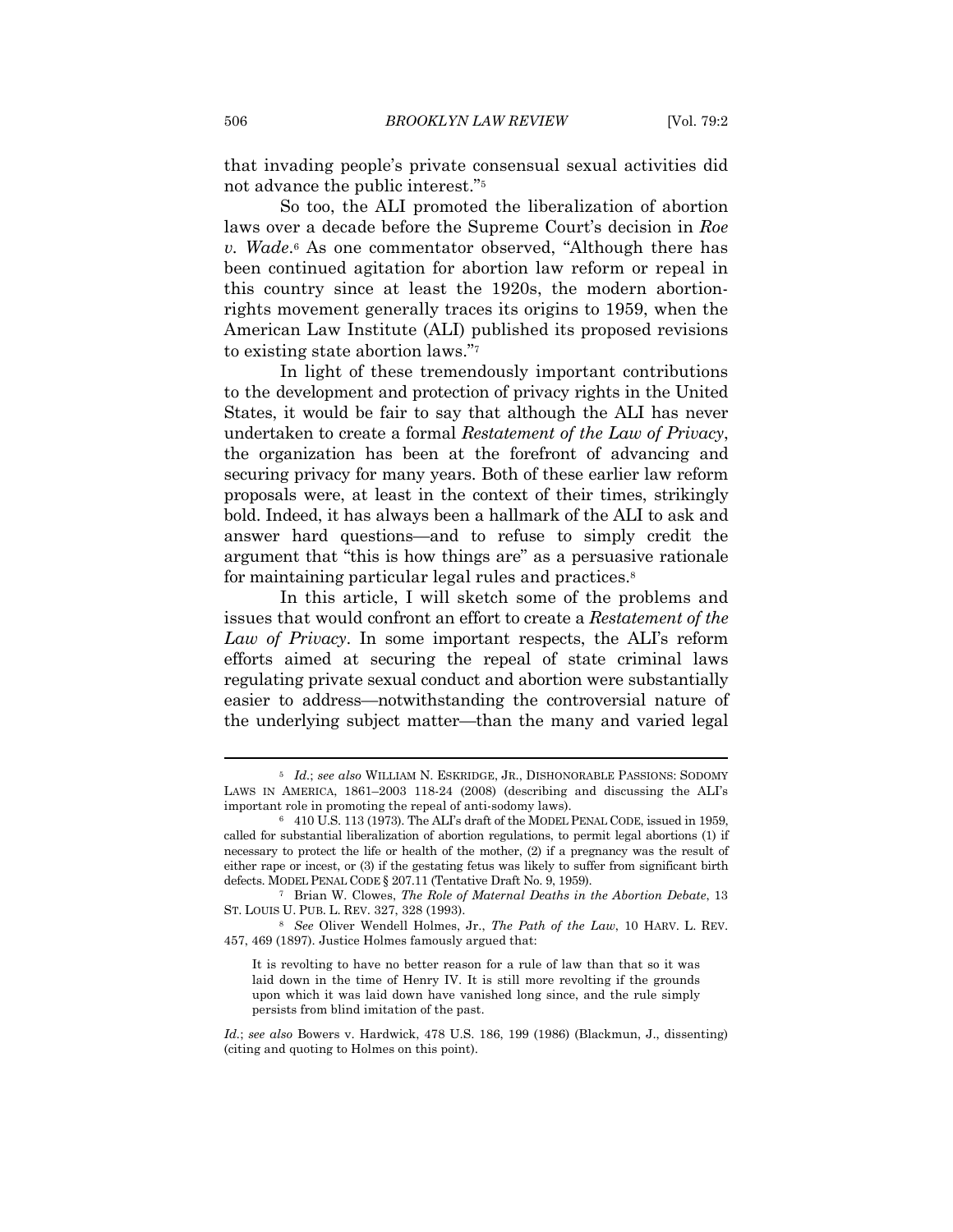and policy questions surrounding the concept of privacy more generally. One has only to look at contemporary newspaper headlines to see that the issue of privacy, in 2014, presents myriad complexities.9 Whether you are concerned about Google Earth filming your street and home or the National Security Agency snooping on whom you call on your cell phone and what websites you visit, privacy issues have cross-cutting and polycentric attributes that render them difficult to collect, synthesize, and restate.

The ALI presently has a principles project underway on privacy and data protection, but even this project faces serious difficulties because of the transnational nature of data flows. Simply put, a privacy regime limited to the United States will not be sufficient to prevent or deter the collection and dissemination of personal data in the wider world.

To facilitate the successful completion of a *Restatement of Privacy*, the ALI must effectively address two major problems. First, the concept of privacy would need to be defined with greater precision. At present, privacy lacks clear contours and meaning.10 As Professor James Q. Whitman has observed, "[H]onest advocates of privacy protections are forced to admit that the concept of privacy is embarrassingly difficult to define."11 We would have to agree on the discrete interests that fall under the rubric of privacy before we could seek to restate the field. Second, and to a degree not present in most other areas of the law, successfully securing privacy interests would require transnational cooperation.12 Restating privacy law, at least in the context of data protection and the privacy torts, cannot be solely a domestic affair.

I do not suggest that it would be impossible to create a Restatement of privacy; I do believe that such a project would

<sup>9</sup> *See*, *e.g.*, Ron Nixon, *Postal Service Is Watching, Too: Outside of All Mail Is Recorded*, N.Y. TIMES, July 4, 2013, at A1, A16 (describing high-tech spying operations conducted by the U.S. Postal Service, which include photographing and storing "the exterior of every piece of mail that is processed in the United States—about 160 billion pieces last year"). There is no judicial review or oversight of the use of the data gathered by the USPS. *See id.* Of course, government spying efforts are only one piece of the puzzle; the increased use of networked computers has created vast opportunities for private companies to collect, store, and sell personal data too. *See*, *e.g.*, Julia Angwin & Jennifer Valentino-DeVries, *Google's iPhone Tracking*, WALL. ST. J., Feb. 17, 2012, http://online.wsj.com/article/ SB10001424052970204880404577225380456599176.html (describing and discussing Google's practice of "bypassing the privacy settings of millions of people using Apple Inc.'s Web browser on their iPhones and computers"). 10 *See infra* notes 13-23 and accompanying text. 11 James Q. Whitman, *The Two Western Cultures of Privacy: Dignity Versus* 

*Liberty*, 113 YALE L.J. 1151, 1153 (2004). 12 *See infra* notes 54-58 and accompanying text.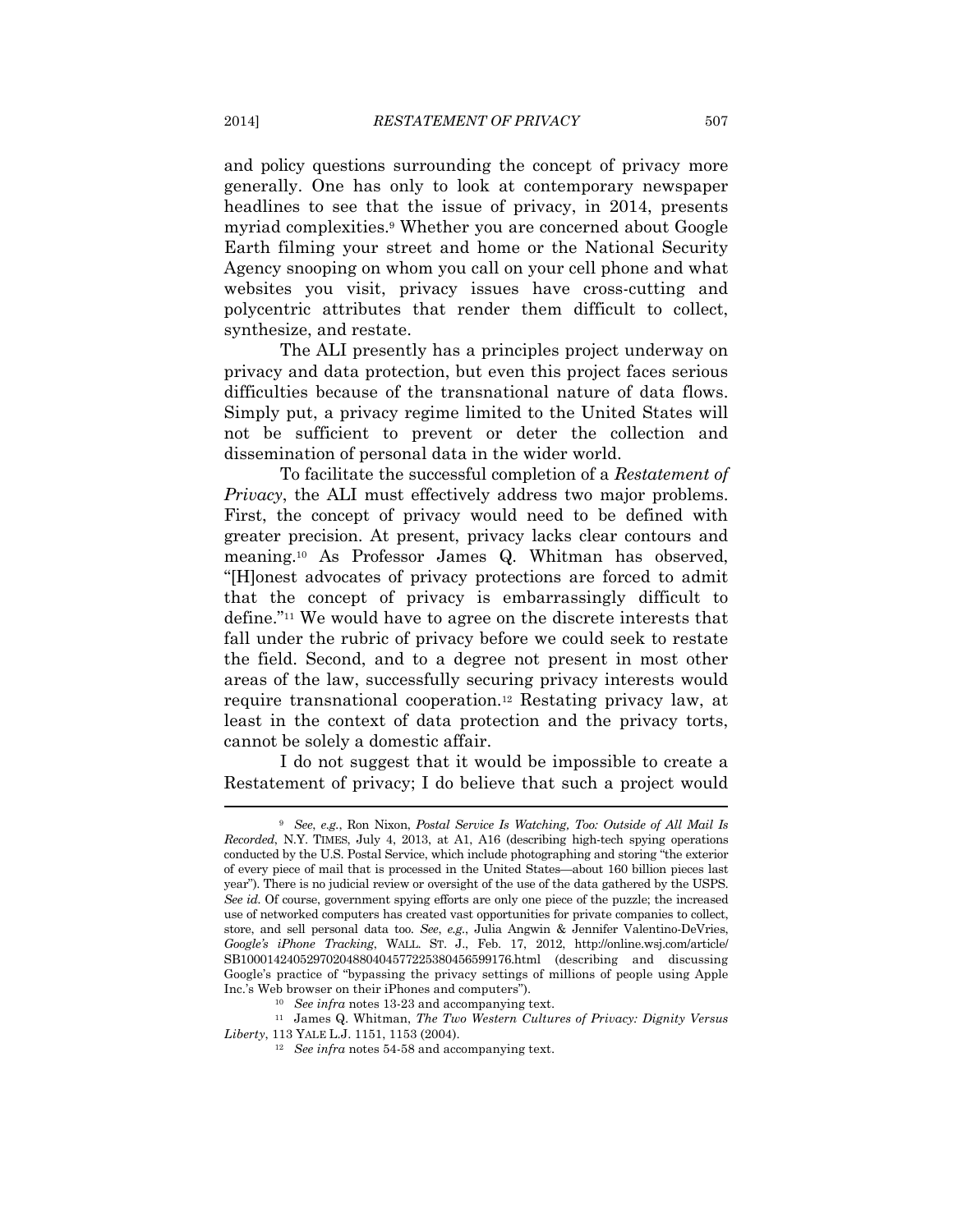be very difficult. In the balance of this article, I will explore and explicate these themes.

#### I. TOWARD A RESTATEMENT OF PRIVACY LAW: THE PROBLEM OF DEFINING "PRIVACY"

The current absence of a *Restatement of the Law of Privacy* should not be entirely surprising. Privacy is a protean concept that seems to mean everything—and nothing—at the same time. In a previous work, I have explored in some detail the ambiguity of privacy—both in U.S. law and transnationally.13 Although I will not repeat my argument in full, some of the main points have immediate relevance here.

A comprehensive and effective Restatement of privacy would, as an initial matter, have to establish a persuasive working definition of precisely what interests fall within its rubric. Given the difficulty of this definitional project, it might well be easier, and perhaps even more effective, to disaggregate privacy interests and only address discrete privacy issues incident to other Restatements. Under this approach, privacy is not restated, nor in need of restatement as such, because it does not really constitute a discrete and self-contained area of law, like torts, property, or contract. For example, Prosser's privacy torts could be left in the *Restatement of Torts*;14 privacy issues in the workplace could be addressed in the *Restatement of Employment Law*; search and seizure law incident to police law, and the rules governing reproductive rights would be located elsewhere wholly separate and distinct from Restatement rules governing data protection and privacy in the workplace. Continuing that idea, a Restatement of consumer law could include data protection protocols for web-based transactions, but would not address the privacy torts. And so forth. In other words, rather than attempt to create an independent law of privacy, privacy could simply be disaggregated and assimilated into other substantive areas of the law. Thus, this approach would avoid the difficulty of articulating and applying a more concrete and functional definition of privacy.

Although this potential solution to the problem of privacy initially might seem quite promising, I am not convinced that it presents a viable solution. We speak of privacy and privacy

<sup>13</sup> *See* Ronald J. Krotoszynski, Jr., *The Polysemy of Privacy*, 88 IND. L.J. 881 (2013). I am presently at work on a book-length treatment of the concept of privacy, from a comparative law perspective, forthcoming from Oxford University Press in 2015 or 2016. 14 RESTATEMENT (SECOND) OF TORTS § 652A–E (1977).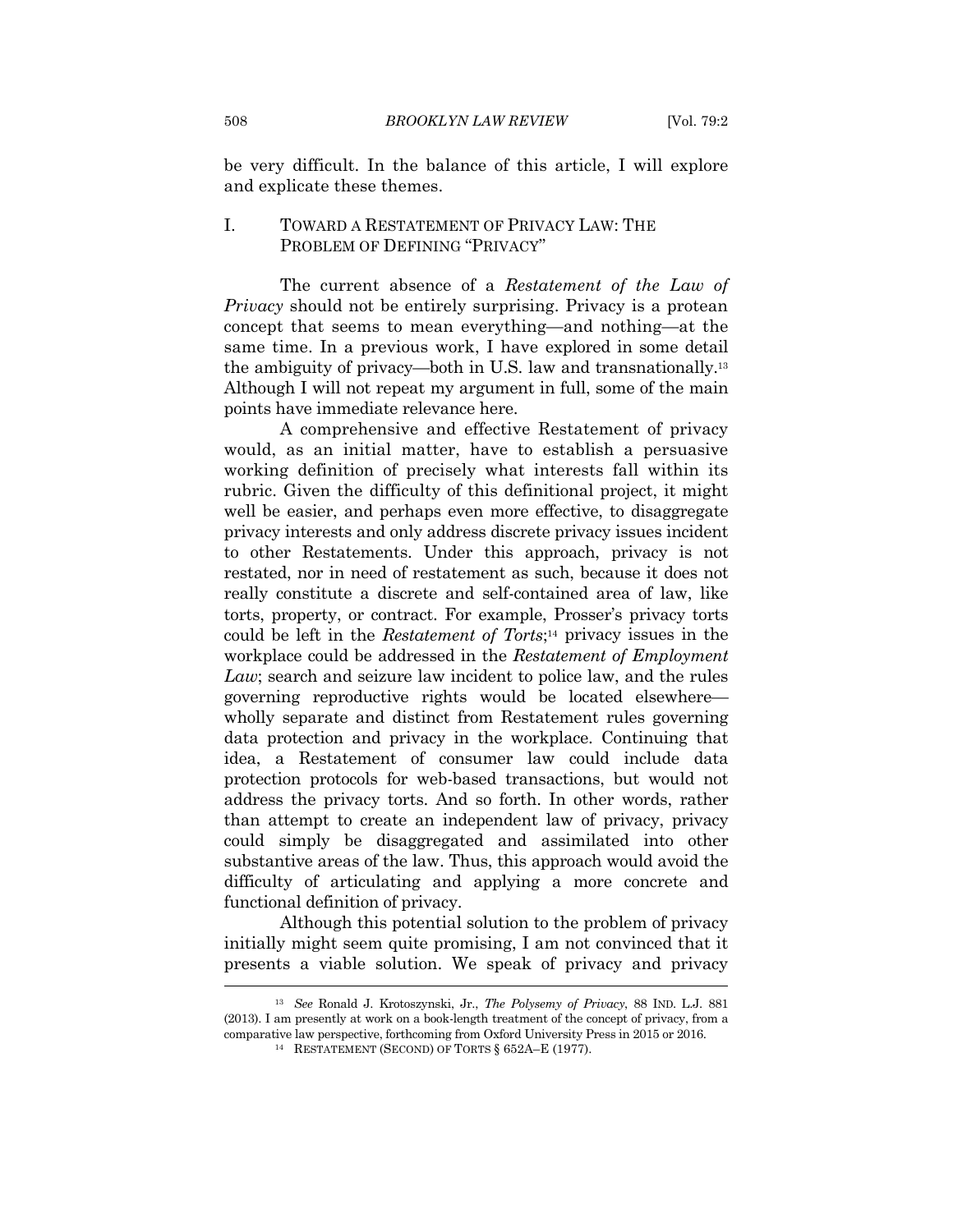interests in our regular everyday lives and the concept plays a central role in contemporary human rights jurisprudence in the United States.15 Privacy is a concept with tremendous social, political, moral, and even economic salience. To pretend that privacy *qua* privacy does not exist would probably not constitute a workable solution in the long run. If we cannot slay the privacy hydra, then we must learn to live with the privacy hydra.

Toward this end, we should start by identifying and explicating those interests that, properly understood, come within the rubric of "privacy." I will not attempt a comprehensive listing of privacy interests here. But in the United States, privacy encompasses readily identifiable interests, such as freedom from unreasonable searches and seizures, data protection, and Prosser's famous basket of torts rights,<sup>16</sup> including intrusion upon seclusion, false light, public disclosure of private facts, and appropriation of personality.17 In the United States, we also tend to assimilate fundamental liberty interests associated with the most important life choices into the concept of privacy.18

The concept of privacy is no less broad, or dense, than the concept of "property," another legal construct used to define and protect myriad related, but distinct, legal interests.19 An important difference exists, however, between privacy on the one hand, and property on the other. In both the United States and the wider world, we seem to have worked out a reasonably choate list of things that constitute "property" and we have general transnational agreement about what does—and does not—constitute a legitimate property interest. Because a reasonably broad global consensus exists regarding the content

<sup>15</sup> *See infra* notes 38-53 and accompanying text. 16 William L. Prosser, *Privacy*, 48 CALIF. L. REV. 383 (1960). For a thoughtful discussion of Prosser's contribution to privacy as tort, see generally Neil M. Richards &

Daniel J. Solove, *Prosser's Privacy Law: A Mixed Legacy*, 98 CALIF. L. REV. 1887 (2010). 17 RESTATEMENT (SECOND) OF TORTS § 652A-E (1977); *see also* Krotoszynski,

*supra* note 13, at 882-88. 18 *See* Krotoszynski, *supra* note 13, at 882, 906-07. 19 Interestingly, the RESTATEMENT (THIRD) OF PROPERTY has been divided into different sections, so although property presents a more unified field of law than privacy, the drafting committee has decided that dividing the subject would bring greater coherence to the restatement effort. Thus, the restatement of property law spans four separate and distinct subfields: the RESTATEMENT (SECOND) OF PROPERTY (LANDLORD AND TENANT LAW) (1977), the RESTATEMENT (THIRD) OF PROPERTY (MORTGAGES) (1997); the RESTATEMENT (THIRD) OF PROPERTY (SERVITUDES) (2000); and the RESTATEMENT (THIRD) OF PROPERTY (WILLS AND OTHER DONATIVE TRANSFERS) (2013). For an instructive discussion of how nomenclature and descriptive divisions matter in property law, see generally Henry E. Smith, *The Language of Property: Form, Context, and Audience*, 55 STAN. L. REV. 1105 (2003).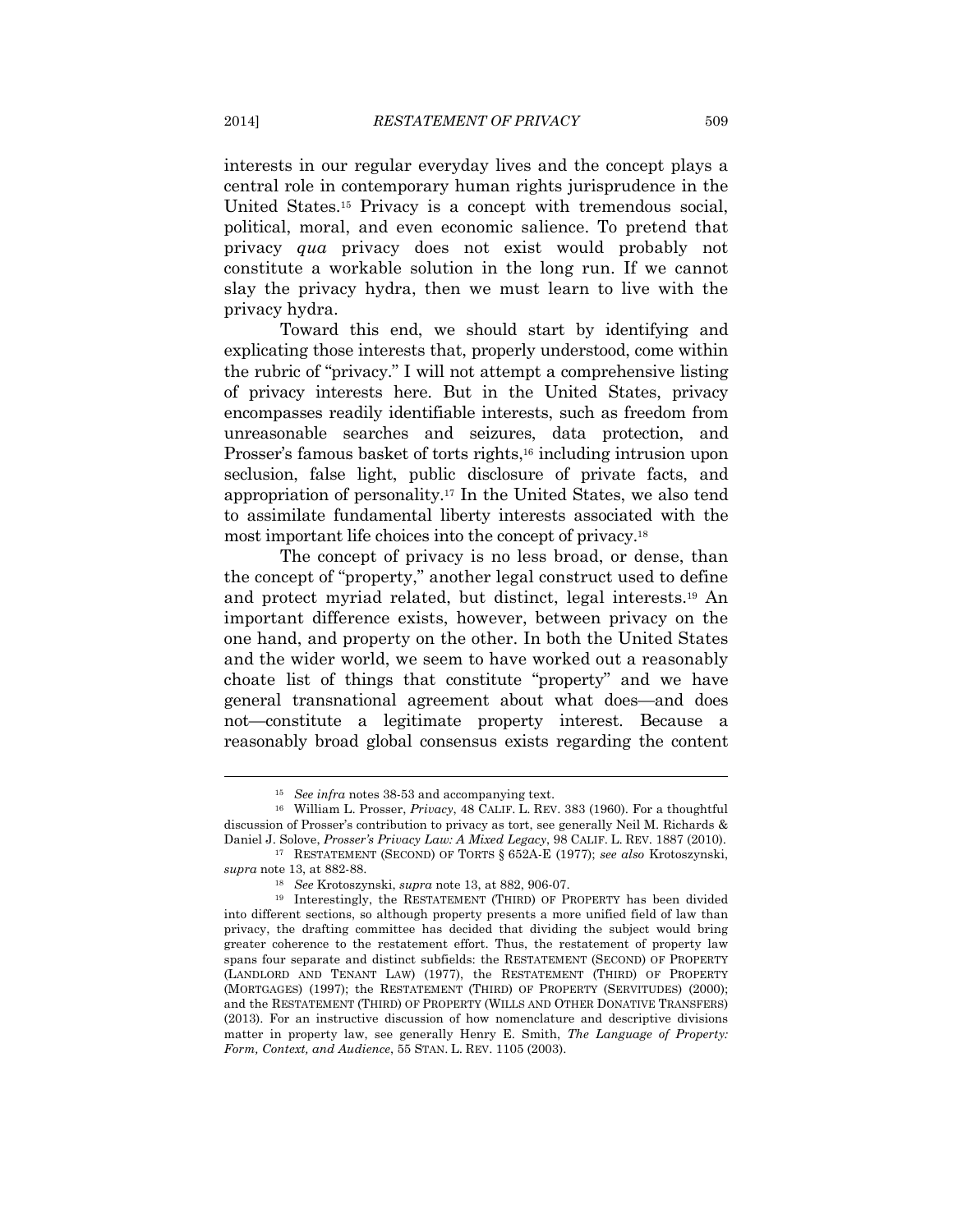and scope of property rights, securing these interests effectively should be considerably easier than securing privacy interests.<sup>20</sup> Simply put, privacy is a concept that is more locally situated than property; accordingly, domestic understandings of privacy vary more widely than do domestic understandings of property. Local culture strongly informs and shapes the articulation and protection of privacy interests with particular legal systems.

Other definitional interests also would have to be addressed and resolved in framing the scope of a Restatement of privacy. For starters, privacy straddles, indeed criss-crosses, the public/private law dichotomy.21 By this, I mean that privacy rights involve expectations and demands running against both the state and non-state actors.22 We certainly expect the government to respect our privacy, but we should be equally concerned about our privacy vis-à-vis each other and private corporations.23

Google and Microsoft present as much of a threat to *privacy as non-disclosure*<sup>24</sup> as the local city government (and

<sup>20</sup> The nature of property also makes effective regulation easier—although I should not overstate this point. Intellectual property, which need not be tangible, presents some of the same difficulties as privacy. Tangible property, by way of contrast, exists within only one jurisdiction. Accordingly, the ability to make and enforce property regulations can be accomplished with reasonable efficacy. 21 *See* Morton J. Horwitz, *The History of the Public/Private Distinction*, 130

U. PA. L. REV. 1423 (1982); *see also* Gillian E. Metzger, *Privatization as Delegation*, 103 COLUM. L. REV. 1367, 1368-69 (2003) (noting that many government functions are being delegated to nominally private entities and that "[p]rivatization is now virtually

a national obsession"). 22 *See* David P. Currie, *Positive and Negative Constitutional Rights*, 53 U. CHI. L. REV. 864, 884-86 (1986) (discussing the state action doctrine and its potential relevance to establishing obligations on government to regulate private action); Ronald J. Krotoszynski, Jr., *Back to the Briarpatch: An Argument in Favor of Constitutional Meta-Analysis in State Action Determinations*, 94 MICH. L. REV. 302 (1995) (discussing and critiquing the state action doctrine's relevance to limiting the scope and effect of constitutional rights). 23 *See generally* Owen M. Fiss, *Free Speech and Social Structure*, 71 IOWA L.

REV. 1405, 1412-16 (1986) (arguing that, in the context of free speech, the power of private companies to censor or restrict speech can be every bit as harmful to the marketplace of ideas—perhaps even more harmful—than government efforts at censorship). Professor Fiss suggests that the use of government regulatory power could actually enhance, rather than degrade, the marketplace of ideas. He suggests that "[j]ust as it is no longer possible to assume that the private sector is all freedom, we can no longer assume that the state is all censorship." *Id.* at 1415. The same basic argument holds true with respect to securing privacy interests against large, monopolistic corporations as well. Government regulation of entities like Google, Microsoft, and Facebook might well enhance personal freedom rather than inhibit it especially with respect to vesting effective control over personal information and data in those who use the platforms that these companies provide. 24 One could also characterize this interest as "informational privacy," that is, the

ability to control the gathering and dissemination of personal information, whether by the government or other persons. *See* R. v. Cole, [2012] 3 S.C.R. 34, para. 42 (Can.) ("Our concern is thus with *informational privacy*: '[T]he claim of individuals, groups, or institutions to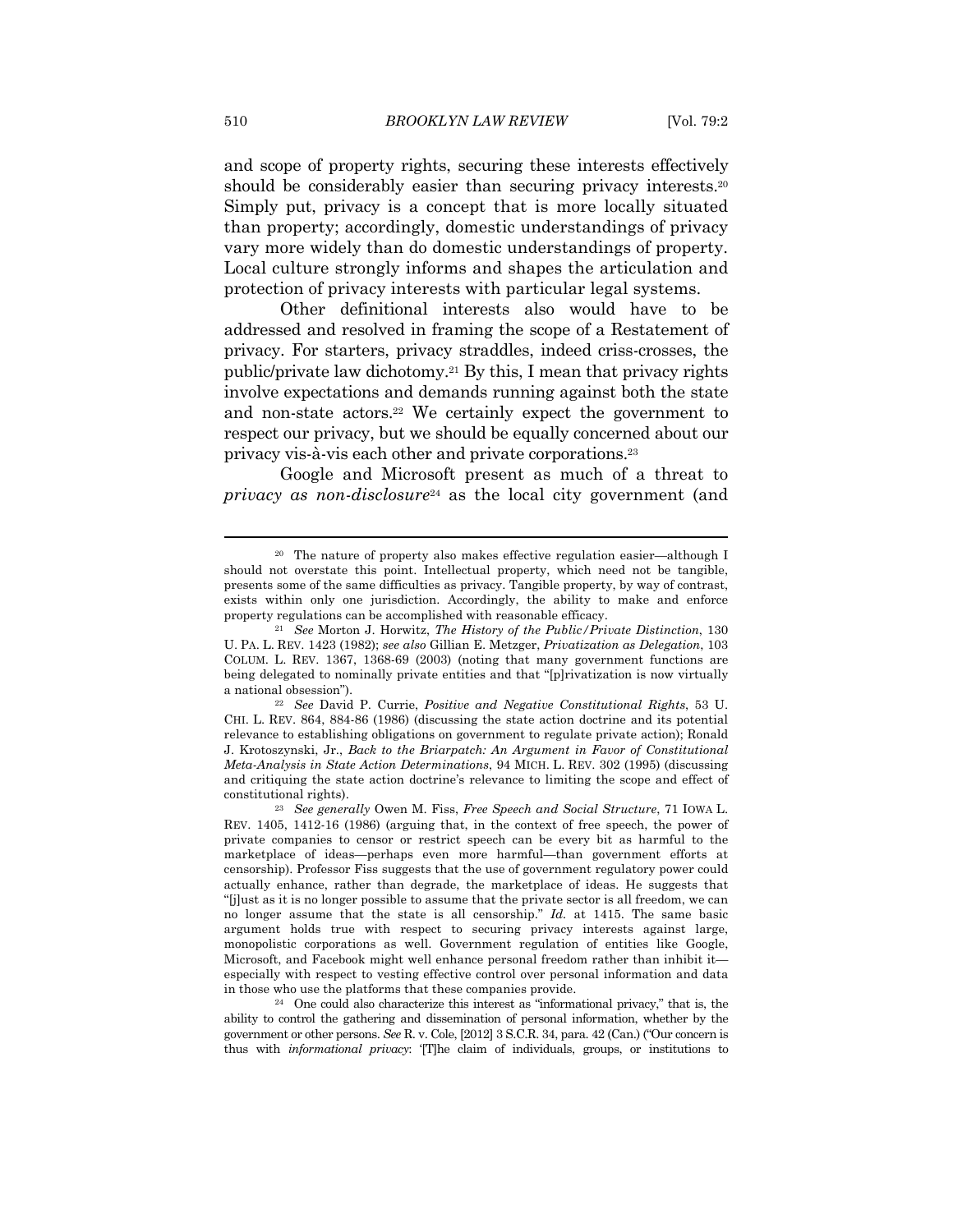probably more). Monopolistic or oligopolistic corporations that collect, store, and sell personal data on a massive scale likely present a serious, but largely unaddressed, threat to privacy as non-disclosure in the United States. At the same time, however, privacy rights certainly involve expectations running against the state as well. Thus, unlike tort, contract, or foreign relations law, a comprehensive and universal Restatement of privacy law would need to expressly address privacy standards for both government and non-government actors.

An additional difficulty would involve how best to create and define privacy rights. Are these primarily individual rights or are they collective rights? Or perhaps both? Do we think privacy protections are primarily designed to protect an individual's interest in non-disclosure and autonomy? Or should privacy rights, properly conceived, be thought of in terms of groups that might have collective expectations of privacy (such as students, office workers, or journalists)?25 To provide another concrete example, one could think about privacy in the workplace as being about the status of workers as a group or, alternatively, about the rights of individuals who happen to be in a workplace. As I have previously noted, "in the United States more often than not we tend to frame human rights in terms of the individual rather than the group."26

The conceptualization of privacy rights as being individual or collective could have important implications for their scope. For instance, in the area of free speech jurisprudence, the Supreme Court has tended to create context-specific rules for speech—thus, the free speech rights of public school students<sup>27</sup> and public employees<sup>28</sup> are not the same as those of an angry proselytizer speaking from a soap box located on a public sidewalk or in a park.29 Government employees as a class, for example, possess significantly degraded free speech rights within the workplace.<sup>30</sup>

I suppose that theorizing privacy rights in terms of groups rather than individuals need not necessarily imply reduced rights

Sch. Dist., 393 U.S. 503 (1969). 28 *See* Pickering v. Bd. of Educ., 391 U.S. 563 (1968). 29 *See* Snyder v. Phelps, 131 S. Ct. 1207 (2011); Forsyth County v. Nationalist

determine for themselves when, how, and to what extent information about them is % communicated to others" (quoting R v. Tessling [2004] 3 S.C.R. 432, para. 23 (Can.))).<br><sup>25</sup> See Krotoszynski, *supra* note 13, at 910-13.<br><sup>26</sup> Id. at 911.<br><sup>27</sup> See Morse v. Frederick, 551 U.S. 393 (2007); Tinker v. Des

Movement, 505 U.S. 123 (1992); Terminiello v. Chicago, 337 U.S. 1 (1949); Hague v. C.I.O., 307 U.S. 496 (1939). 30 Borough of Duryea v. Guarnieri, 131 S. Ct. 2488 (2011); Garcetti v.

Ceballos, 547 U.S. 410 (2006).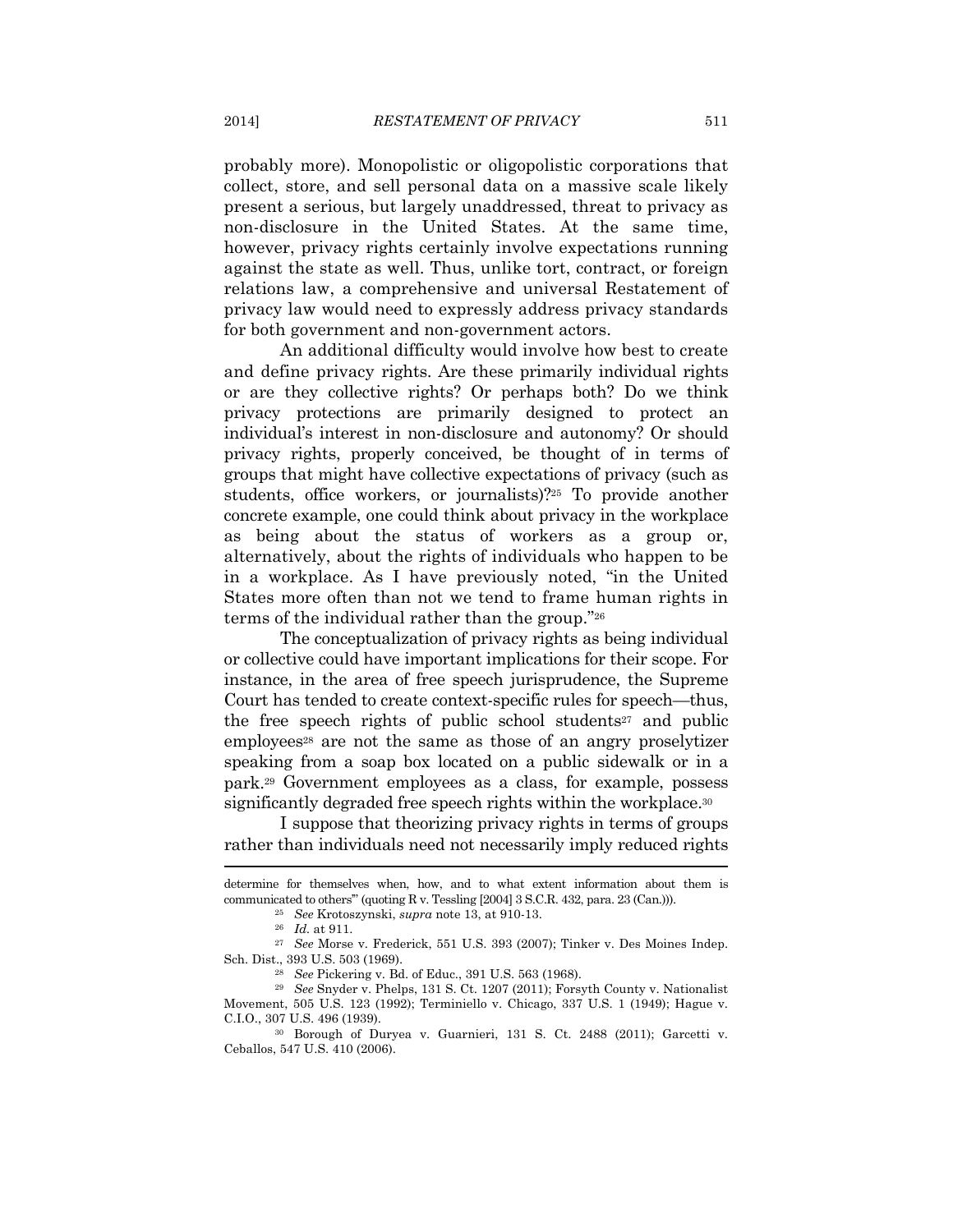for those in groups (such as government workers in the free speech context), but this could well be how matters would come to rest. More absolute rights, drawn around the individual, without regard to the particular context at issue, might better secure privacy interests against government abridgment. On the other hand, government would likely resist broader privacy protections in the context of schools, government workplaces, and the like precisely because it would claim a managerial need for snooping.31

Other conceptual difficulties would have to be addressed. For example, in the jurisprudence of many European domestic constitutional courts, and also the European Court of Human Rights, it is possible to be "private in public."32 In other words, the fact that one happens to be in a public place does not automatically defeat a claim of a reasonable expectation of privacy.33 In the United States, our jurisprudence generally rejects out of hand the notion that one can be private in public.34 We could certainly maintain this position with respect to a purely domestic Restatement of privacy, but such an approach would complicate the creation of a more global consensus about the proper meaning and scope of privacy rights. For privacy protections to effectively protect our personal data, some sort of transnational system of regulation will probably be essential.

A more generalized problem is the interplay of privacy with commitments to expressive freedom—particularly the freedom of speech and of the press. In the United States, we generally privilege expressive freedom over safeguarding privacy, human dignity, and personal honor. The Supreme Court's relatively recent decisions in *Sorrell v. IMS Health Inc.*35 and

<sup>&</sup>lt;sup>31</sup> On the government as a manager and how that role could legitimately inform the potential scope of constitutional rights within the workplace, see Robert C. Post, *Subsidized Speech*, 106 YALE L.J. 151, 153, 164-67 (1996). 32 *See* N.A. Moreham, *Privacy in Public Places*, 65 CAMBRIDGE L.J. 606 (2006)

<sup>(</sup>discussing the commonly held position in Europe that it is possible for a public official or public figure to possess a reasonable—and legally protected—expectation of privacy

while in an otherwise public place or area).<br><sup>33</sup> See, e.g., Campbell v. MGN Ltd., [2004] 2 A.C. 457 (H.L.) (appeal taken from Eng.).

from Eng.). 34 *See* Snyder v. Phelps, 131 S. Ct. 1207, 1213, 1217-20 (2011). 35 131 S. Ct. 2653, 2668-72 (2011). For a thoughtful and highly persuasive discussion of the possible implications that a broad interpretation of the holding in *Sorrell*  could have on government efforts (whether legislative or judicial) to protect privacy, see Ashutosh Bhagwat, Sorrell v. IMS Health*: Details, Detailing, and the Death of Privacy*, 36 VT. L. REV. 855 (2012). Professor Bhagwat argues that the broader implications of Justice Kennedy's majority opinion in *Sorrell* could "have dramatic, and extremely troubling, implications for a broad range of existing and proposed rules that seek to control disclosure of personal information in order to protect privacy." *Id.* at 856.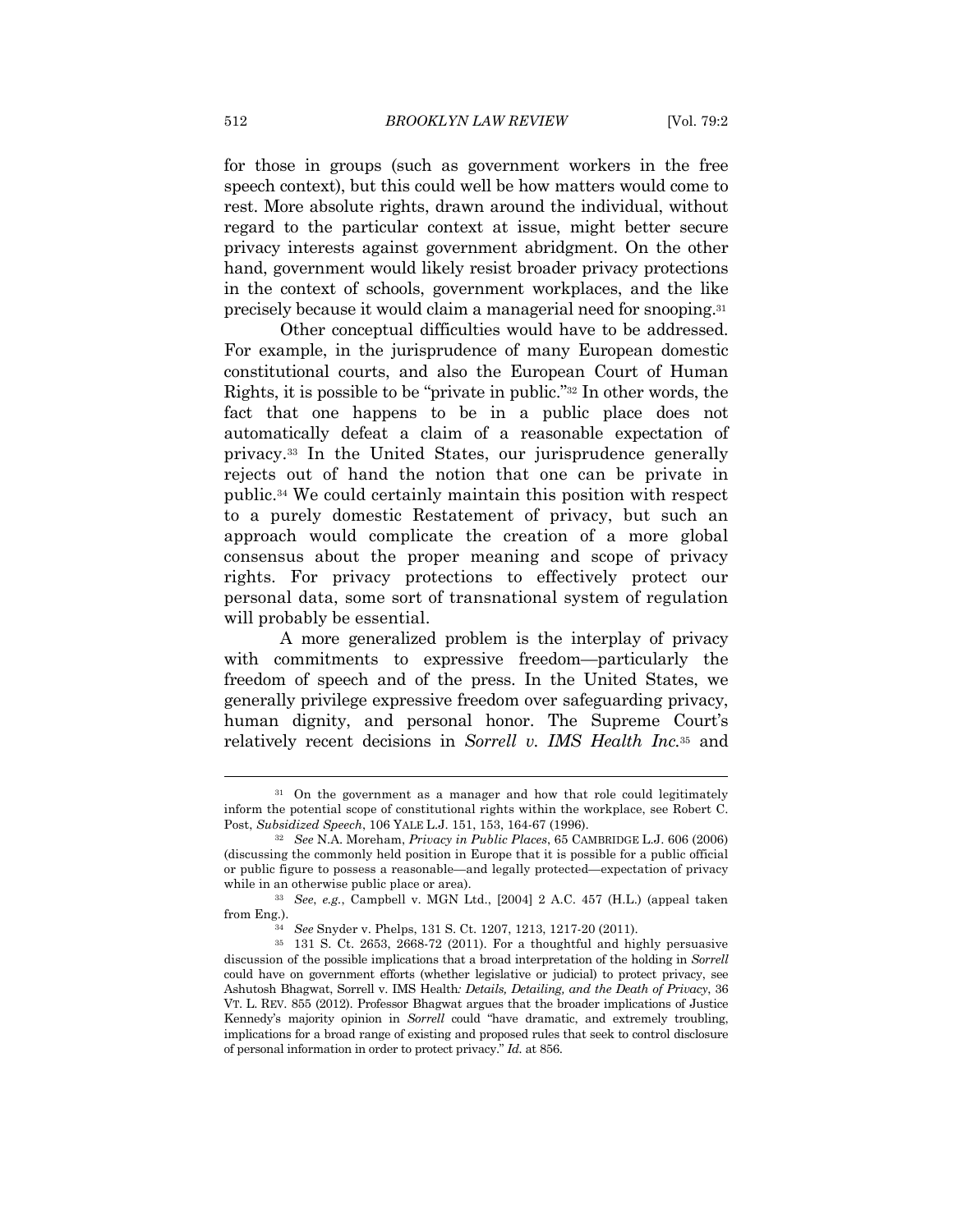*Snyder v. Phelps*<sup>36</sup> reflect this ordering of values. In both cases, expressive freedom trumped state law efforts to protect privacy.37

#### II. THE SALIENCE OF PRIVACY IN THE UNITED STATES: WHY THE LAW OF PRIVACY MIGHT BE WORTH RESTATING

Privacy's salience, at least in the United States, arises in no small measure because of the weight and importance of the autonomy interests that the Supreme Court of the United States has brought under the privacy aegis. Simply put, we look to privacy to protect autonomy interests central to human self-definition and dignity, such as reproductive rights and the ability to enjoy some measure of sexual autonomy—at least between consenting adults, in private, and not for direct forms of remuneration.

The joint opinion in *Planned Parenthood v. Casey*<sup>38</sup> provides an important and highly relevant illustration of the centrality of constitutional *privacy as autonomy*39 in U.S. human rights law:

Our law affords constitutional protection to personal decisions relating to marriage, procreation, contraception, family relationships, child rearing, and education . . . . Our precedents "have respected the private realm of family life which the state cannot enter." *Prince v. Massachusetts*, 321 U.S. 158, 166 (1944). These matters, involving the most intimate and personal choices a person may make in a lifetime, choices central to personal dignity and autonomy, are central to the liberty protected by the Fourteenth Amendment. At the heart of liberty is the right to define one's own concept of existence, of meaning, of the universe, and of the mystery of human life. Beliefs about these matters could not define the attributes of personhood were they formed under compulsion of the State.40

In *Casey*, the concept of constitutional privacy relates directly to the freedom to make central decisions about our personal lives free and clear of state compulsion. Individuals have

<sup>36 131</sup> S. Ct. at 1217-20.

<sup>37</sup> *See id*. at 1218-20 (rejecting privacy justification for imposing liability for speech on a matter of public concern); *Sorrell*, 131 S. Ct. at 2668, 2672 (rejecting a privacy-based justification for a legal prohibition on the sale of physicians' prescription data to pharmaceutical companies for use in marketing programs aimed at doctors).<br><sup>38</sup> Planned Parenthood of Se. Pa. v. Casey, 505 U.S. 833 (1992) (joint opinion).<br><sup>39</sup> By "privacy as autonomy," I mean the ability to exer

over important decisions central to one's self-definition and happiness. *See*, *e.g.*, R. v. Morgentaler, [1988] 1 S.C.R. 30, 166 (Can.) (Wilson, J., concurring) ("Liberty, as was noted in *Singh*, is a phrase capable of a broad range of meaning. In my view, this right, properly construed, grants the individual a degree of autonomy in making decisions of fundamental personal importance."). 40 *Casey*, 505 U.S. at 851.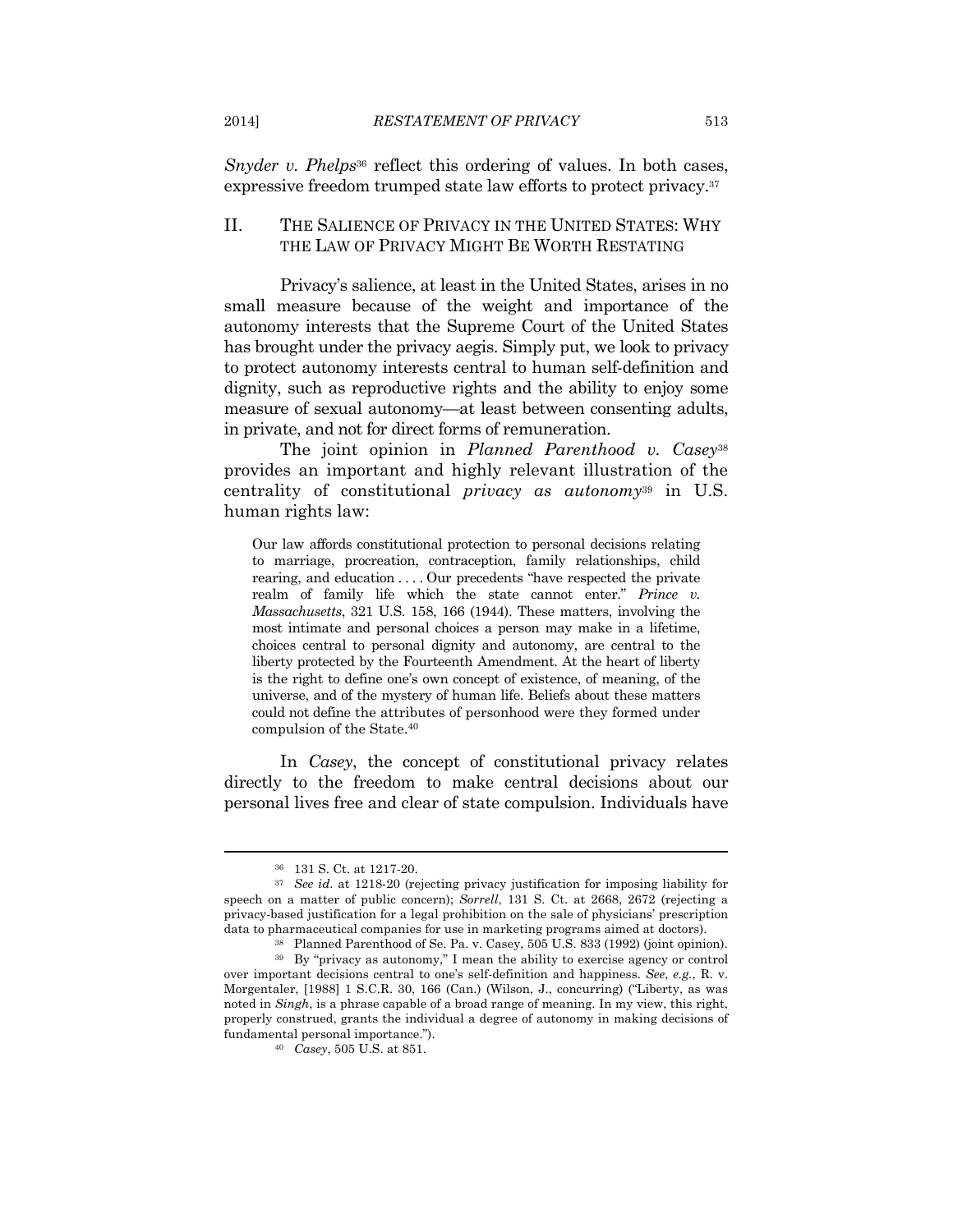a constitutional right to "define one's own concept of existence, of meaning, of the universe, and the mystery of human life."

Of course, the authors of the joint opinion cannot mean literally what they seem to be saying. Moreover, subsequent cases, such as *Washington v. Glucksberg*<sup>41</sup> and *Gonzalez v. Raich*,<sup>42</sup> demonstrate that concrete limits and exceptions cabin the scope of this constitutionally protected realm of individual liberty. To be clear, I am not suggesting that Justices O'Connor, Kennedy, and Souter—the authors of the *Casey* joint opinion erred in finding a constitutionally protected liberty interest that encompasses reproductive choice. On the other hand, *Casey*'s remarkably broad language does little to help clarify the actual metes and bounds of this constitutionally protected zone of personal autonomy.

At least arguably, the *Casey* joint opinion's broad but imprecise language about the centrality of human freedom and dignity both establishes the need for a Restatement of privacy and also the profound difficulty of undertaking the task. The problem with constitutional privacy, running all the way back to *Lochner*-era cases like *Pierce v. Society of Sisters*43 and *Meyer v. Nebraska*,44 is a lack of adequate specificity regarding how the conflicting values at issue—the right of the individual to be self-regulating in matters of central importance to happiness and identity on the one hand, and the right of the community, acting through democratically constituted institutions of government, to establish rules that permit peaceful coexistence over time, on the other—should be reconciled.

*Casey* provides a salient example of the Supreme Court embracing privacy as a means of describing and delimiting fundamental liberty interests. *Lawrence v. Texas*45 provides another. Writing for the majority in *Lawrence*, Justice Kennedy argues:

The petitioners are entitled to respect for their private lives. The State cannot demean their existence or control their destiny by making their private sexual conduct a crime. Their right to liberty under the Due Process Clause gives them the full right to engage in their conduct without intervention of the government. "It is a

<sup>41 521</sup> U.S. 702 (1997); *see also* Vacco v. Quill, 521 U.S. 793 (1997). 42 545 U.S. 1 (2005).

<sup>43 268</sup> U.S. 510 (1925).

<sup>44 262</sup> U.S. 390 (1923).

<sup>45 539</sup> U.S. 558 (2003).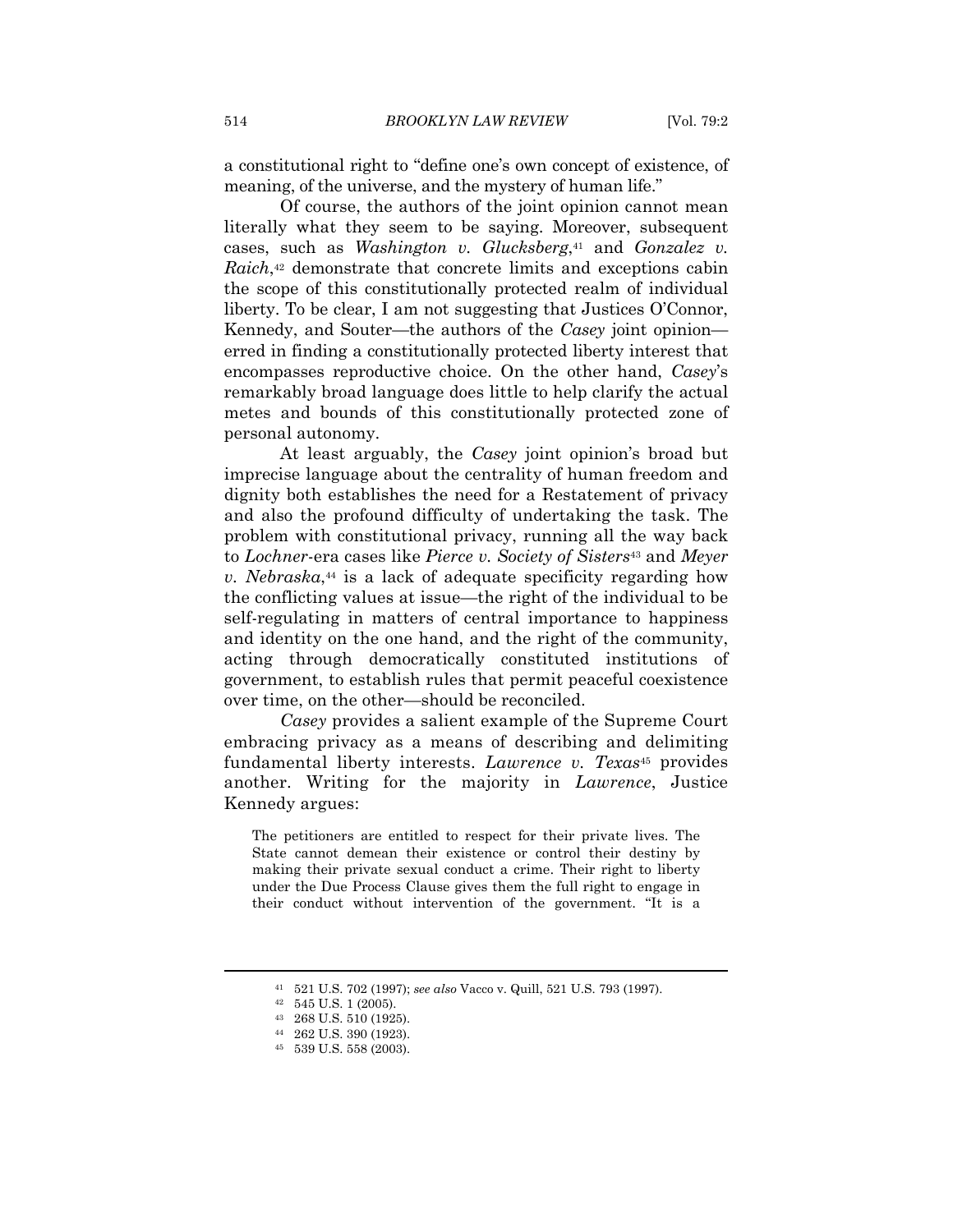promise of the Constitution that there is a realm of personal liberty which the government may not enter."46

This language reflects the same general framing device used in the *Casey* joint opinion—that the government may not legitimately "control the destiny" of human beings, at least insofar as private, consensual sexual conduct between consenting adults is at issue. But, as with *Casey*, the exact scope of this "realm of personal liberty which the government may not enter" goes largely undefined.

To be sure, Justice Kennedy's opinion does seem to place significant weight on the notion of privacy within one's home or dwelling. He explains that:

Liberty protects the person from unwarranted government intrusions into a dwelling or other private places. In our tradition the State is not omnipresent in the home. And there are other spheres of our lives and existence, outside the home, where the State should not be a dominant presence. Freedom extends beyond spatial bounds. Liberty presumes an autonomy of self that includes freedom of thought, belief, expression, and certain intimate conduct. The instant case involves liberty of the person in both its spatial and more transcendent dimensions.47

In that portion of the opinion, Justice Kennedy plainly invokes a tradition, reflected in the common law, that conveys autonomy on individuals when in their own home.48 But, even here, Justice Kennedy almost immediately discards this limitation in favor of endorsing broader, more open-ended language: "Freedom extends beyond spatial bounds,"49 and constitutionally protected liberty "presumes an autonomy of self that includes freedom of thought, belief, expression, and certain intimate conduct."50

The problem, obviously enough, is that these unrelated interests are quite disparate and canvass a great deal of wholly unrelated territory. Were the ALI to undertake an effort to restate the law of privacy, the discrete interests to be protected would need to be identified and described in much finer detail. The language in *Casey* and *Lawrence* reads quite nicely as poetry, but fails to provide adequate concrete guidance regarding

 $^{46}$   $\,$   $Id.$  at 578 (quoting Planned Parenthood of Se. Pa. v. Casey, 505 U.S. 833, 847 (1992)).

<sup>847 (1992)). 47</sup> *Id.* at 562. 48 *See* Stanley v. Georgia, 394 U.S. 557, 564-66 (1969); *see also* Whitman, *supra* note 11, at 1211-19 (discussing the deep-seated tradition in U.S. law of relating legally protected privacy interests to "the sanctity of the home"). 49 *Lawrence*, 539 U.S. at 562. 50 *Id.*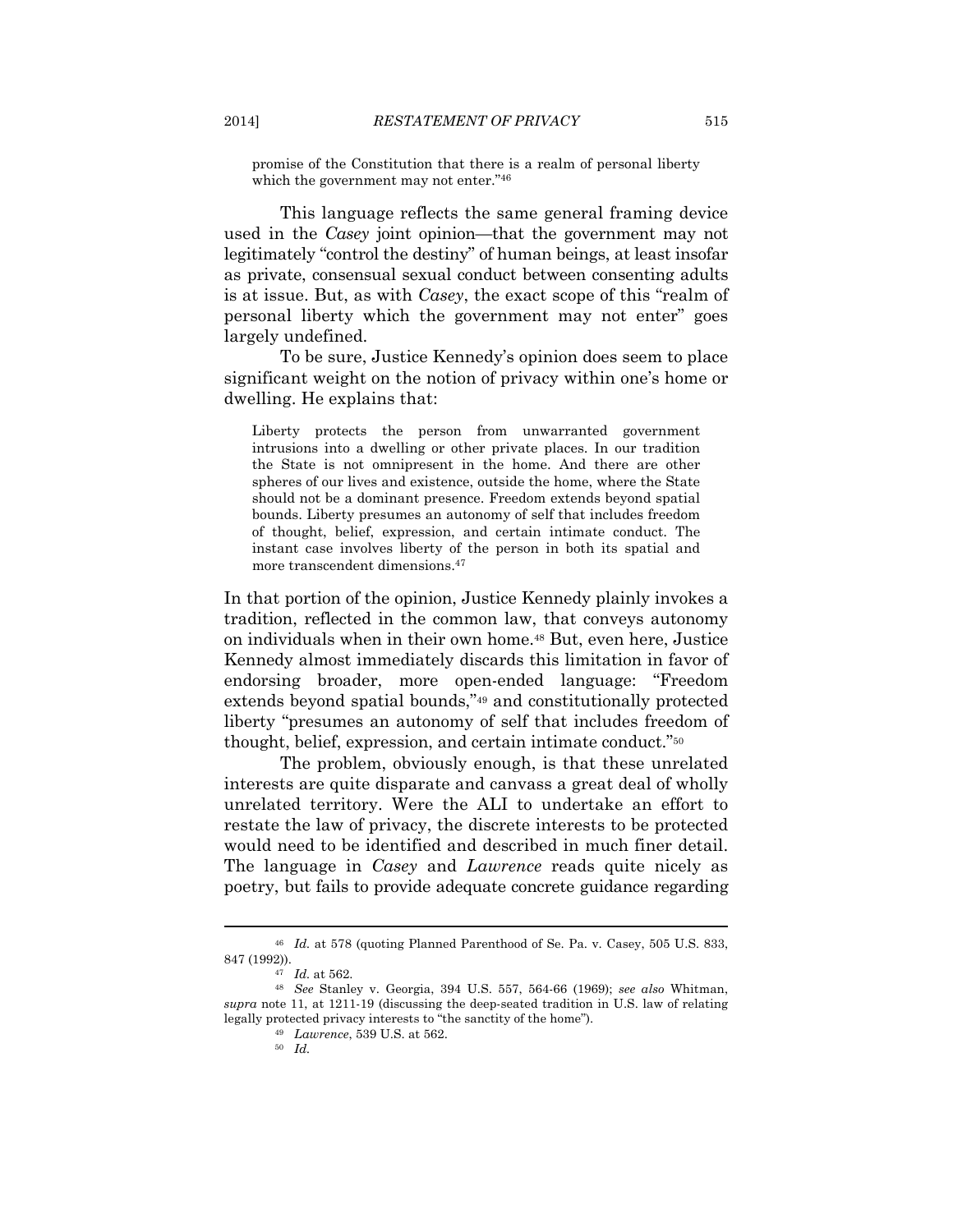the inevitable balancing that privacy claims require. More specifically, neither decision clearly addresses how lower federal and state courts should go about balancing an individual's privacy claim against the government's response that a particular regulation advances a sufficiently important interest in a reasonably tailored way to survive constitutional review.51

Like Justice Hugo L. Black, we can all like our privacy as much as the next person, even if one person's concept of privacy varies considerably from another person's understanding of the concept.52 And, to borrow Justice Stewart's infelicitous turn of phrase, perhaps we are to know privacy when we see it.53 In any event, any potentially successful attempt to restate privacy law comprehensively would require identifying with far greater precision precisely what rights and interests fall within the concept of privacy—and which do not. At the same time, however, the *centrality* and the *persistence* of privacy as an important legal construct suggest that an effort to better articulate precisely what privacy means could help bring needed clarity to an important area of the law.

III. THE NEED FOR A GLOBAL APPROACH: AN EFFECTIVE RESTATEMENT OF PRIVACY WOULD REQUIRE TRANSNATIONAL AGREEMENT ON HOW BEST TO SECURE BOTH PRIVACY INTERESTS AND CONFLICTING VALUES SUCH AS FREE SPEECH AND PRESS RIGHTS

At least in some important respects, a workable system of privacy protection will have to be transnational in scope if it is to secure privacy interests reliably and effectively against abridgment (whether by the state or non-government actors). For example, an effective data protection regime cannot rely solely on a single sovereign, unless the Internet can somehow be cabined within a single national jurisdiction. To be sure,

<sup>51</sup> *See* AHARON BARAK, PROPORTIONALITY: CONSTITUTIONAL RIGHTS AND THEIR LIMITATIONS 75-78, 340-78 (Doron Kalir, trans., 2012) (discussing the judge's inevitable task of balancing when constitutional rights come into conflict with legitimate social policies). 52 Griswold v. Connecticut, 381 U.S. 479, 510 (1965) (Black, J., dissenting) ("I like

my privacy as well as the next one, but I am nevertheless compelled to admit that government has a right to invade it unless prohibited by some specific constitutional provision.").<br><sup>53</sup> Jacobellis v. Ohio, 378 U.S. 184, 197 (1964) (Stewart, J., concurring) ("I

shall not today attempt further to define the kinds of material I understand to be embraced within that shorthand description [of obscenity]; and perhaps I could never succeed in intelligibly doing so. But I know it when I see it, and the motion picture involved in this case is not that.").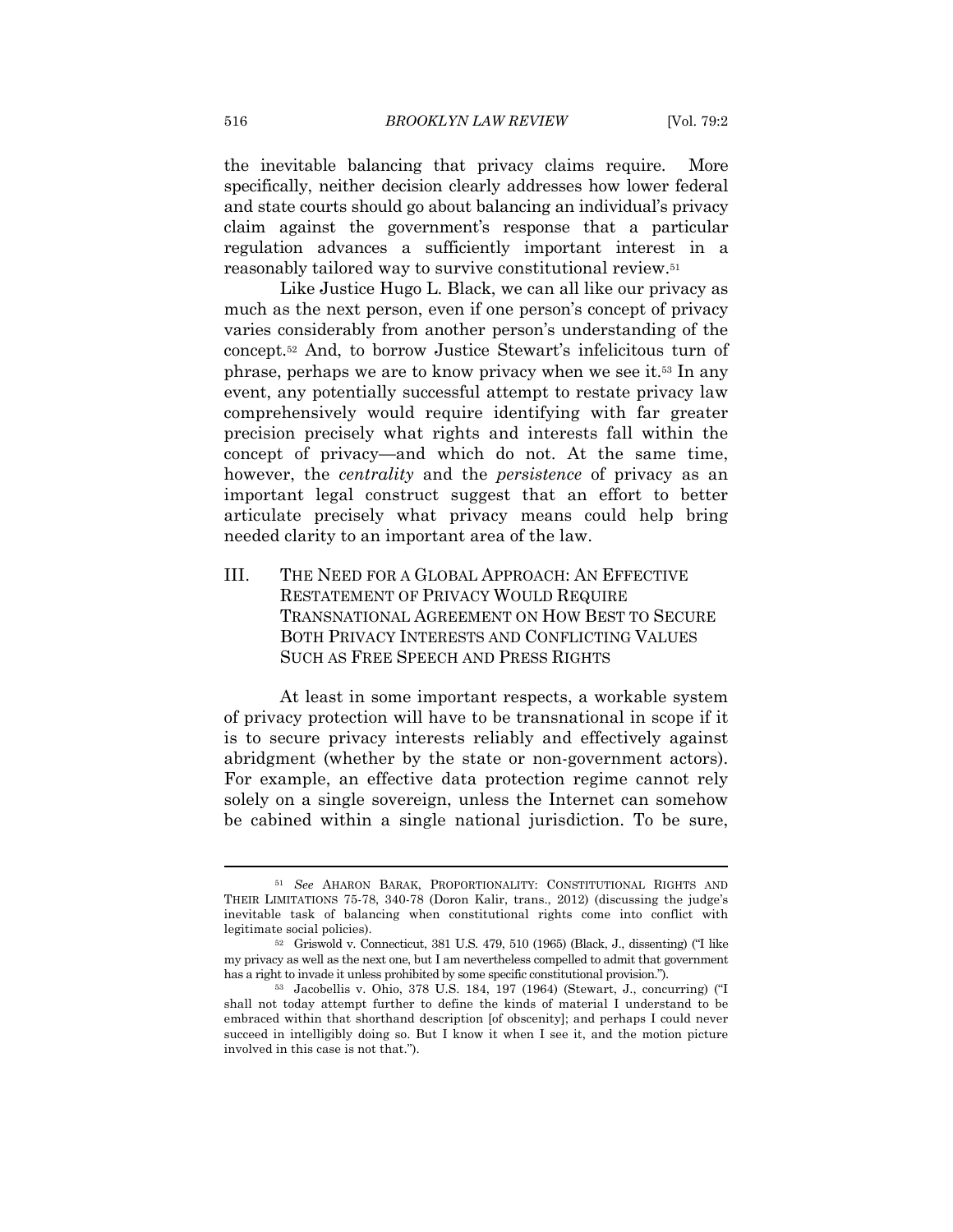China's successful efforts at censorship on a mass scale<sup>54</sup> suggest that it is possible to nationalize and police the content available to one's citizens on the web. But in most democratic nations committed to the rule of law, official government censorship of this scope would be politically unthinkable (or so I would have thought, prior to the lack of much of a domestic public response to Edward Snowden's highly troubling revelations about the NSA's massive domestic spying programs).55 So too, if privacy law should afford some measure of protection against disclosure of private facts, it would be helpful to publishers of all stripes, and in all jurisdictions, to have a better sense of where to draw the line between matters of public concern and a subject's legally protected private life.

Most legal and policy questions do not require transnational agreement for a system of regulation to be effective. For example, a nation can make a more or less free choice regarding when to permit the lawful sale of alcohol or tobacco based on age. If a jurisdiction establishes a minimum age of 21 for the lawful purchase, possession, and use of these products, this legal rule will have no necessary effect on a neighboring polity's decision to adopt 18 years of age instead. The decision of where to set the age of majority for these products is largely, if not entirely, local in effect and capable of effective enforcement on a local basis.

<sup>54</sup> *See* Didi Kirsten Tatlow, *U.S. Prism, Meet China's Golden Shield*, INT'L HERALD TRIB. (June 28, 2013, 3:10 AM), http://rendezvous.blogs.nytimes.com/2013/ 06/28/u-s-prism-meet-chinas-golden-shield/?\_r=0 (noting that "Golden Shield is over a decade old, an overarching monitoring network spun by the state that encompasses the colloquially-named Great Firewall of Internet censorship"); *see also* Ronald J. Krotoszynski, Jr., *The Irrelevant Wasteland: An Exploration of Why* Red Lion *Doesn't Matter (Much) in 2008, the Crucial Importance of the Information Revolution, and the Continuing Relevance of the Public Interest Standard in Regulating Access to Spectrum*, 60 ADMIN. L. REV. 911, 919 n.27, 936-37 (2008) (discussing the censorship of the Internet in China and several other nations, including North Korea and Cuba). 55 *See*, *e.g.*, Michael Birnbaum & Ellen Nakashima, *U.S. Accused of* 

*Eavesdropping on German President*, WASH. POST, Oct. 24, 2013, at A10 (noting that although Edward Snowden's revelations had largely "settled in the United States" only a few months after their release, his revelations remained highly charged and politically relevant in Western Europe). Even a relatively modest proposal to improve the oversight powers of the FISA court produced predictable political responses and seems unlikely to be enacted. *See* Siobhan Gorman, Carol E. Lee, & Janet Hook, *Obama Vows Spying Overhaul: NSA Leaker Snowden's Revelations Hasten Call to Revamp Surveillance Court and Patriot Act*, WALL ST. J. (Aug. 10, 2013, 5:40PM), http://online.wsj.com/news/articles/SB40001424127887324522504579002653564348842 (reporting on reforms proposed by the Obama Administration to NSA oversight by the FISA court and noting that the president's proposed reforms "drew sharp responses from Republican lawmakers who suggested the president was retreating under political pressure").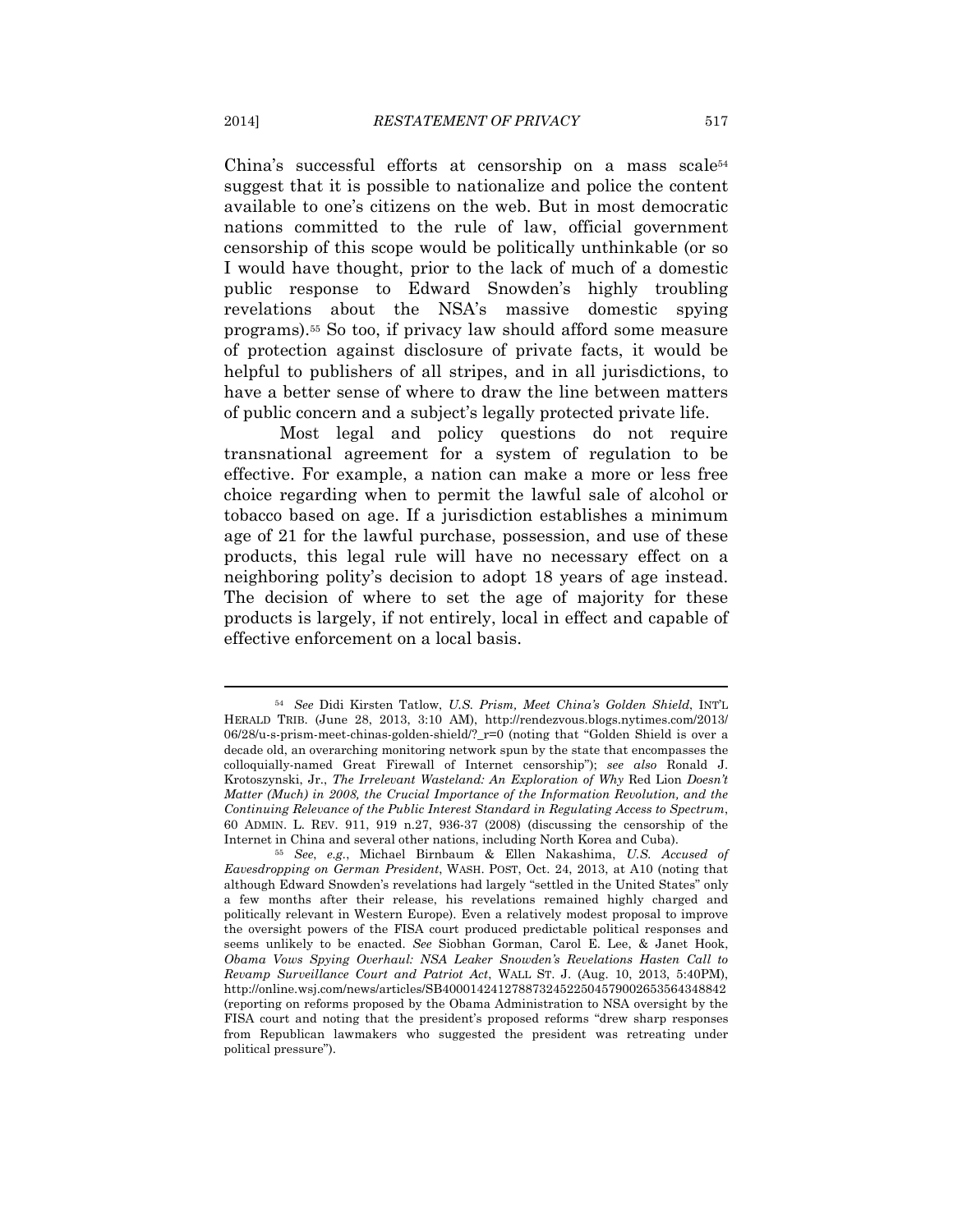The same would be true with respect to setting a minimum age for voting in national elections—most nations use 18 as the age of voting majority, but this not universally true.56 In Austria, persons at least 16 years of age are entitled to vote in national, state, and local elections (but not in elections for the European Parliament, which requires that all electors be at least 18 years of age).57 As with the minimum age of majority for alcohol and tobacco products, one nation's policy choice on this question will not significantly affect or impede another's.

However, given the interconnected and global nature of information technology systems, a single nation will be unable to regulate data flows beyond its own borders. Thus, for a system of privacy protection of personal data to be effective, some level of global consensus will be necessary. Data located in the cloud is arguably everywhere and nowhere at the same time. Certainly, it would be difficult, perhaps impossible, to determine the physical location of the data. So too, if a web page can be viewed anywhere in the world at any time, attempting to ascertain its "real" physical location would constitute an exercise in futility.

Information captured and stored in one jurisdiction will not be subject to regulations made and enforced by a government somewhere else—even if the data relates to citizens of that jurisdiction. Privacy, at least with respect to control over the disclosure or non-disclosure of personal data, raises difficult questions about the potential efficacy of domestic regulatory efforts. In this field, going it alone will likely not produce acceptable results. The question of whether an effective national regulatory regime for data storage and transfer could be successfully enforced represents the second wave (with the first being the definitional problems associated with privacy as a legal construct).58 The transnational aspects of the problem of privacy regulation begin, but do not end, with the problem of data existing simultaneously within multiple jurisdictions.

Conflicts between constitutionally protected rights of free expression and privacy are another area that would seem to

<sup>56</sup> *See* Vivian E. Hamilton, *Democratic Inclusion, Cognitive Development, and the Age of Electoral Majority*, 77 BROOK. L. REV. 1447 (2012) (arguing that the U.S. should follow the lead of several other democratic polities and lower the minimum voting age below 18). 57 Joshua Gans, *Why It's Time To Give Children The Right To Vote*, FORBES

<sup>(</sup>Apr. 20, 2012, 5:17 PM), http://www.forbes.com/sites/joshuagans/2012/04/20/its-timeto-give-children-the-vote/. 58 *See supra* notes 13-24 and accompanying text.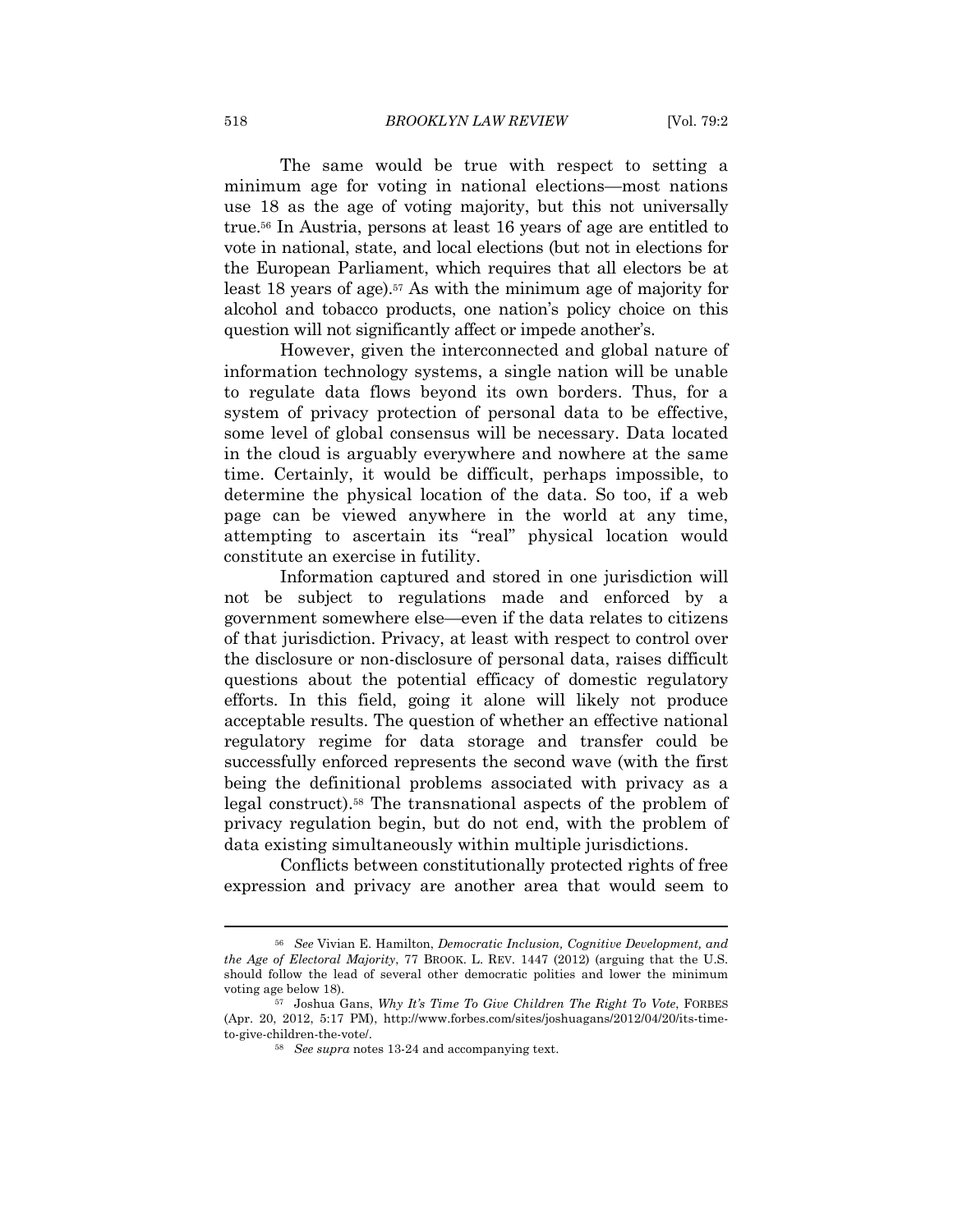require some form of transnational agreement and cooperation.59 An exclusively local effort at restating, and renormalizing, privacy law would be insufficient because a blog post in Indianapolis can have serious reputational effects in Brisbane, Australia, or Frankfurt, Germany. Because a great deal of speech is no longer truly local, an exclusively U.S.-based effort to conceptualize privacy will not succeed in providing clear guidance to either publishers or those who trade in personal data.

The different nomenclature used to afford protection to privacy interests also must be taken into consideration.60 In other democratic polities, like Germany, the nomenclature of privacy is different than in the United States.<sup>61</sup> As Professor Whitman argues, "[c]ontinental privacy protections are, at their core, a form of protection of a right to *respect* and *personal dignity*."62

In fact, the word "privacy" simply does not appear in the German Basic Law (Germany's constitution).63 Instead, the Basic Law conveys protection for legal interests such as "dignity," "free development of the personality," and "personal honor";<sup>64</sup> these concepts, individually and in conjunction, create and protect a sphere of personal autonomy and privacy.<sup>65</sup> However, privacy lacks much constitutional salience as a legal construct in Germany. If one wishes to consider the concept of privacy in Germany, one must investigate judicial decisions implicating dignity, personal development, and honor.<sup>66</sup> The law's goals and

 $65$  Krotoszynski, *supra* note 13, at 903-06; *see* Whitman, *supra* note 11, at 1180-89 (discussing and describing the development and sources of "privacy" protection in Germany, which generally relate to laws aimed at protecting personal honor, reputation, and dignity). 66 *See* Whitman, *supra* note 11, at 1153-60 (discussing legal, cultural, and

political differences in framing and protecting autonomy interests in the United States and Europe). As Professor Whitman notes, "[e]vidently, Americans and continental Europeans perceive privacy differently." *Id.* at 1159.

<sup>59</sup> *See* Timothy Zick, *The First Amendment in Trans-Border Perspective: Toward a More Cosmopolitan Orientation*, 52 B.C. L. REV. 941 (2011); Timothy Zick, *Falsely Shouting Fire in a Global Theater: Emerging Complexities of Transborder Expression*, 65 VAND. L. REV. 125, 174 (2012).<br>
<sup>60</sup> See Whitman, *supra* note 11, at 1153-59.<br>
<sup>61</sup> See id. at 1160-64.<br>
<sup>62</sup> Id. at 1161.<br>
<sup>63</sup> See Krotoszynski, *supra* note 13, at 906.<br>
<sup>64</sup> GRUNDGESETZFÜR DIE BUNDES

<sup>[</sup>GG] [BASIC LAW], May 23, 1949, BGBI. I, art. 1(1) (Ger.) ("Human dignity shall be inviolable. To respect and protect it shall be the duty of all state authority."); *id.* art. 2(1) ("Every person shall have the right to free development of his personality insofar as he does not violate the rights of others or offend against the constitutional order or the moral law."); *id.* art. 5(2) (limiting the scope of protected expressive freedoms under the Basic Law when such limits arise by operation of "the provisions of general laws, in provisions for the protection of young persons, and *in the right to personal honor*")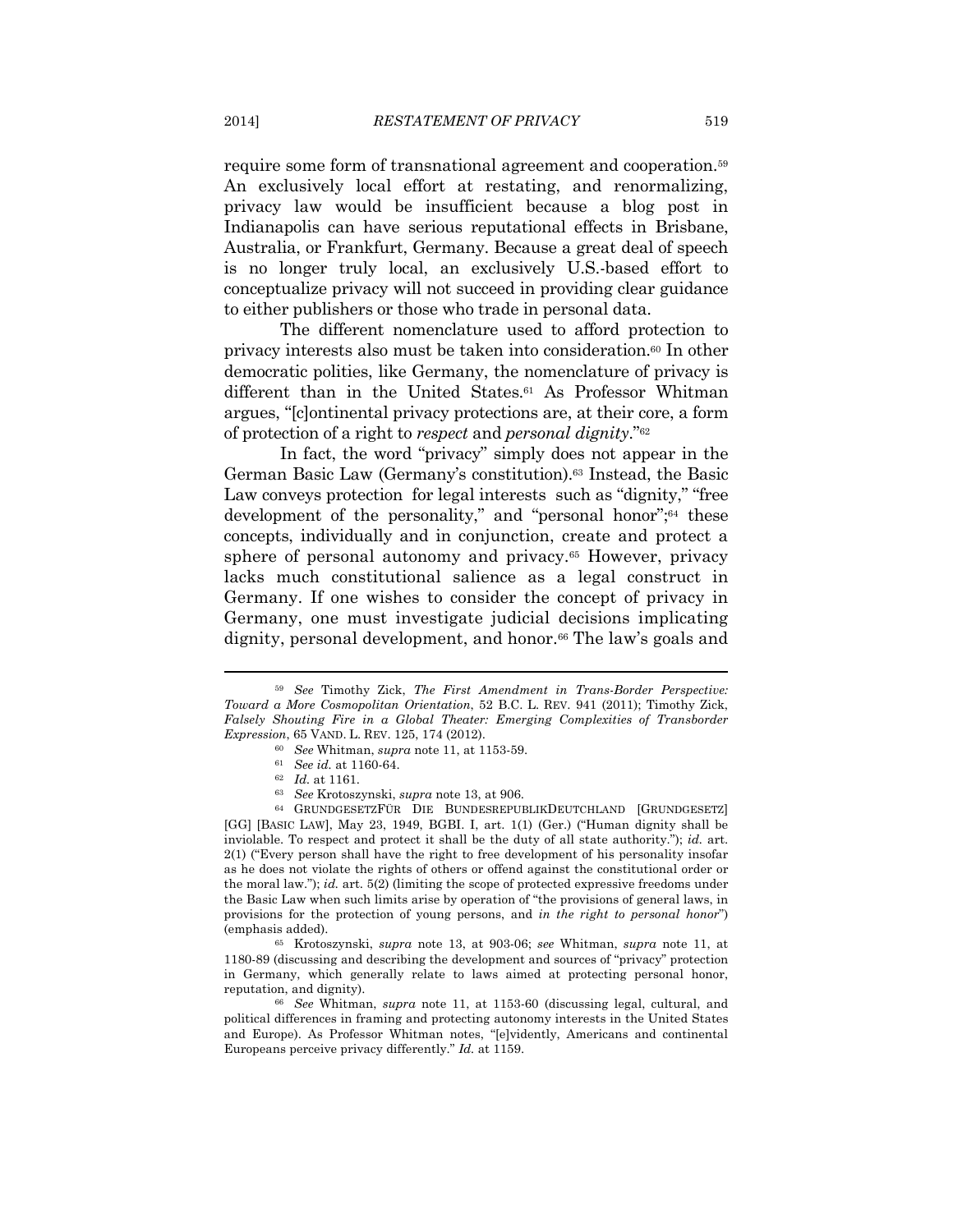objectives are quite similar in Germany as in the United States, but the precise means used to advance and achieve these goals is somewhat different.67 Any serious effort to create a general model, or template, for recognizing and protecting privacy interests would need to take careful account of the variation that exists in labeling these interests.68

Moreover, these differences in nomenclature are not merely semantic; the labels used to describe protected autonomy interests reflect deep socio-jurisprudential commitments, not mere accidents of legal drafting.69 For example, Germany uses "dignity" in lieu of "privacy" precisely because the phrase implies a strong commitment to both individual and collective autonomy interests.70 In Germany, both individuals and groups have a constitutionally protected interest in human dignity.71 In contrast, privacy, by its very nature, reflects and incorporates a less communitarian ideal and reflects a legal order that conveys legal protection to individuals, not groups.72

There is a significant potential upside to systematic consideration of these differences between and among legal systems. A comparative law approach to analyzing and restating privacy would yield important insights about how best to resolve difficult questions of public policy involving conflicting claims by the government and individuals about the proper scope of individual autonomy.73 I suspect that some questions will have easy and obvious answers—for example, most democratic societies do not tolerate the use of hard drugs,

methodology to help inform its law reform efforts before—and in the area of privacy to boot. When proposing the repeal of state and federal anti-sodomy laws, the ALI noted that many nations in Europe had already acted to decriminalize consensual sexual behavior between adults. *See* Yao Apasu-Bgotsu et al., *Survey on the Constitutional Right to Privacy in the Context of Homosexual Activity*, 40 U. MIAMI L. REV. 521, 526-27 (1986). The authors of this important survey, cited in Justice White's unfortunate majority opinion in *Bowers v. Hardwick*, *see* 478 U.S. 186, 192, 194 (1986), observe that the ALI "noted that such nations as France, Great Britain, Canada, Mexico, Italy, Denmark, and Sweden had repealed their sodomy statutes." Yao, *supra* at 526. In this sense, then, I am simply suggesting that the ALI use this same empirical, comparative law methodology when addressing the myriad new privacy questions that technological capabilities, in both government and private hands, have created. *See* Greg Gordon, *Surveillance Databases Could Be Massive*, OREGONIAN, July 5, 2013, at A1.

<sup>67</sup> *Id.* at 1219-21. 68 Krotoszynski, *supra* note 13, at 916-18. 69 *See* Whitman, *supra* note 11, at 1171-1211 (discussing the normative and jurisprudential values that inform "privacy" protections in France and Germany and also noting the broader social and cultural values that helped to sustain and inform these legal constructs).<br>
<sup>70</sup> See Krotoszynski, *supra* note 13, at 907.<br>
<sup>71</sup> Id. at 906-16; Whitman, *supra* note 11, at 1160-64.<br>
<sup>72</sup> See Krotoszynski, *supra* note 13, at 906-16.<br>
<sup>73</sup> It bears noting that the ALI h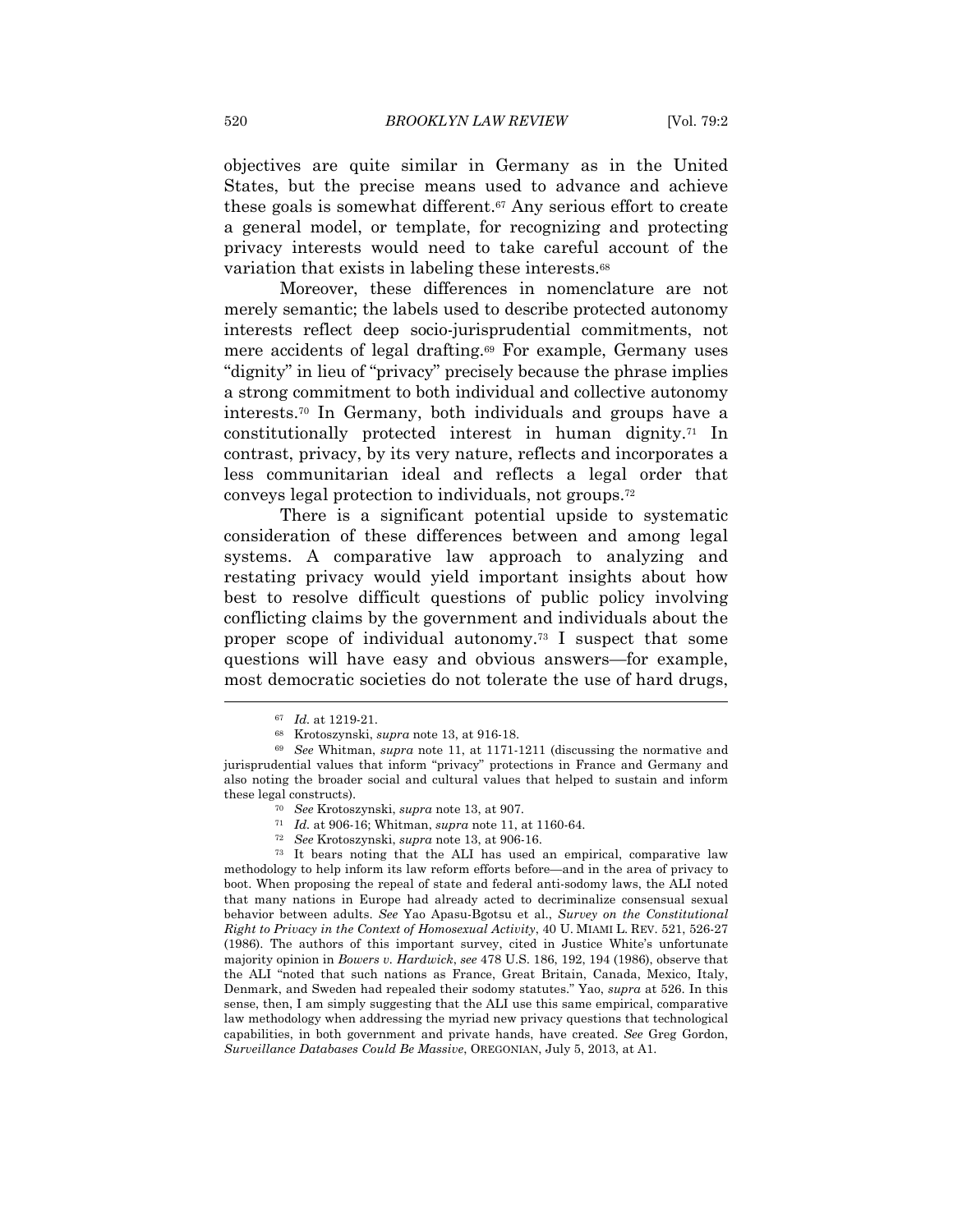such as heroin, even if an individual claims that heroin use is essential to her happiness and self-actualization. By way of contrast, the law governing search and seizure, data protection, and access to abortion varies widely from place to place, and from society to society.

One final point merits both mention and consideration. Notwithstanding the protean nature of privacy, the concept retains tremendous cultural, legal, and political salience. Simply put, people have come to expect the law to protect privacy interests. Outside the United States, global outrage arose in response to the revelations unleashed by Edward Snowden's leaking of classified information; this leaked information established that U.S. government intelligence agencies routinely engage in broad-based spying efforts on allies of the United States (such as Germany and France).74 This global response provides concrete evidence that privacy, at least as non-disclosure with respect to government, has great transnational appeal. One U.S. intelligence program, called PRISM, seeks to collect, synthesize, and analyze virtually all communications transmitted over the Internet.75 In many important respects, the very existence of a program like PRISM renders the concept of privacy, if not meaningless, then certainly less meaningful than we previously thought it to be.76

<sup>74</sup> *See* Michael Birnbaum, *Allegations Imperil Cooperation with U.S. on Key Fronts*, WASH. POST, Oct. 25, 2013, at A1 (discussing outrage in Europe over the NSA's routine surveillance of government officials in Germany, France, the EU, and elsewhere in Europe); Birnbaum & Nakashima, *supra* note 55 (noting that "[r]evelations of NSA spying in Germany has caused major political uproar in the country this year, with investigations and fallout lasting long after outrage over Snowden's revelations had settled in the United States" and also that "swift condemnation of the United States came from across the political spectrum in Germany"). 75 Barton Gellman & Laura Poitras, *U.S. Intelligence Mining Data from Nine* 

*U.S. Internet Companies in Broad Secret Program*, WASH. POST, June 6, 2012, at A1; Glenn Greenwald & Ewen MacAskill, *NSA Taps in to Internet Giants*, GUARDIAN (U.K.), June 6, 2012, at A1; *see also* Barton Gellman, *U.S. Surveillance Architecture Includes Collection of Revealing Internet, Phone Metadata*, WASH. POST, June 15, 2013, at A1. Of course, the United States is hardly alone in operating massive, secret data collection operations. *See* Steven Erlanger, *France, Too, Is Sweeping Up Data, Newspaper Reveals*, N.Y. TIMES, July 5, 2013, at A3.<br><sup>76</sup> An equally distressing point is the apparent failure of the federal judges

sitting on the FISA court to take seriously their obligation to protect constitutional values (rather than serve as a virtual rubber stamp for government requests to gather vast amounts of private data). *See* Eric Lichtblau, *In Secret, Court Vastly Broadens Powers of N.S.A.*, N.Y. TIMES, July 7, 2013, at A1, A15 ("In more than a dozen classified rulings, the nation's surveillance court has created a secret body of law giving the National Security Agency the power to amass vast collections of data on Americans."). The FISA court evidently has issued rulings on "broad constitutional questions" in a completely *ex parte* process, and with no public disclosure of its constitutional decisions. *Id.*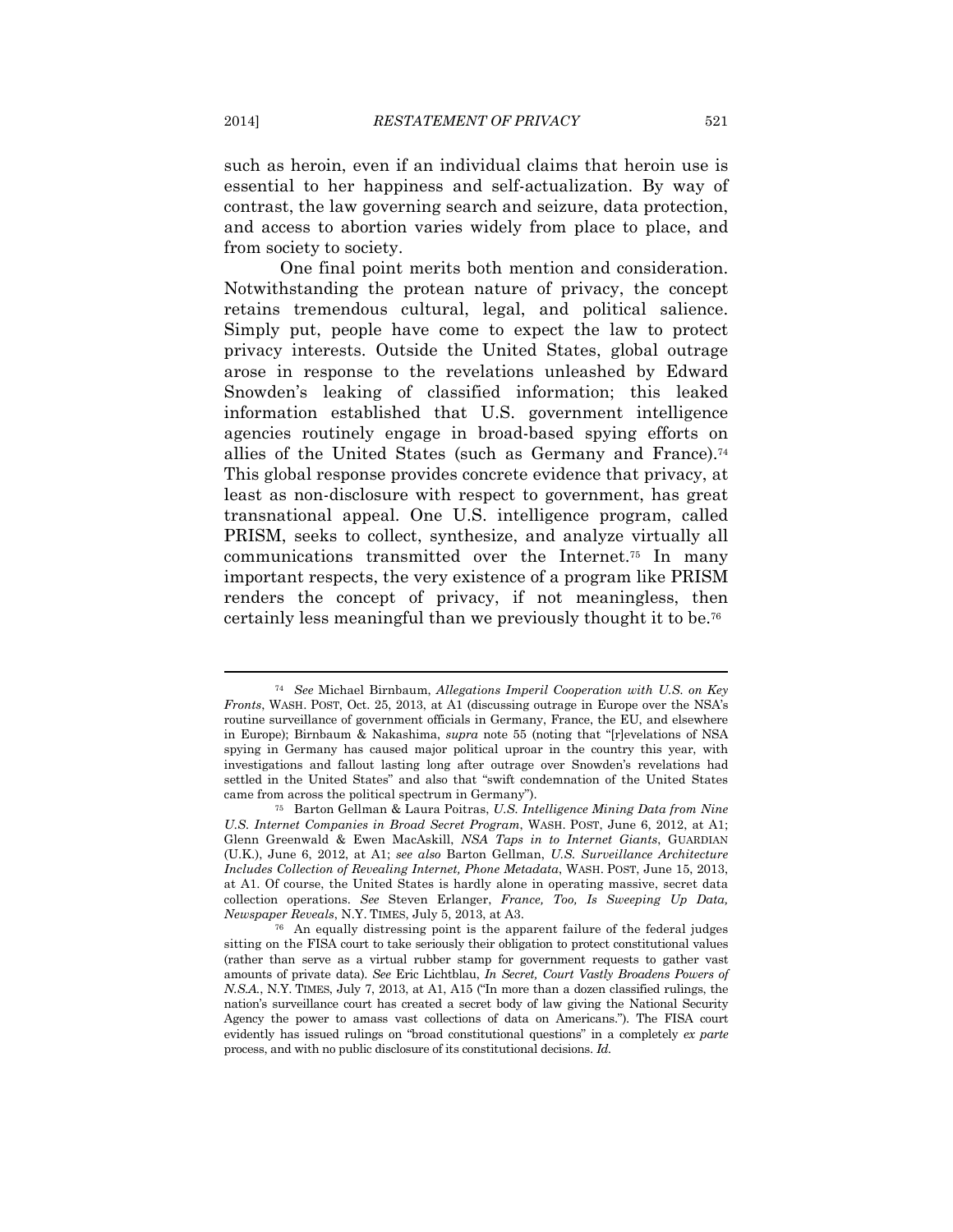I am not at all sure that an ALI Restatement of privacy would restrain governments bent on violating our privacy and spying on us in ways that make the world imagined in George Orwell's dystopian masterpiece, *1984*, seem like our present lived reality. On the other hand, it does seem to be a particularly opportune moment to reconsider the concept of privacy in a sustained and thoughtful fashion. If those who believe in the importance and salience of privacy rights do not demand their effective protection under law—against both government and private entities—it seems almost certain that we will cease to enjoy them.

A good way to begin working toward a Restatement of privacy would be for the ALI to constitute a transnational working group, including legal scholars from multiple jurisdictions, that could undertake an empirical project of identifying and classifying privacy interests within specific domestic legal systems. In other words, before we attempt to say what privacy *should* or *could* be, it would make sense to first understand what privacy *is* from a more global perspective.

Rather than making bald normative claims about privacy, I would argue that a better approach would first seek to understand the ways in which the law already succeeds and fails in securing interests that fall within the ambit of privacy (or its German first cousin, dignity). At least initially, we should undertake an effort to understand privacy from the bottom up, rather than the top down. Such an approach would also help to facilitate forging a global legal consensus on how best to address privacy interests.

#### **CONCLUSION**

In some important respects, pinpointing discrete subjects related to privacy interests and addressing them incident to larger and broader restatement projects might constitute the best approach to restating the law of privacy. Rather than attempt to address the definitional and operational problems, one could simply seek to avoid them by locating privacy rules deeply within other domestic law subjects. Under this approach, the ALI should simply continue to do what it already has been doing—addressing privacy interests incident to Restatements of other, more general, areas of law.

Nevertheless, we should pursue a bigger, bolder, and more unified approach to the question of privacy law. To the extent that law reform projects seek to bring order to areas of law that seem to lack focus, definition, and clarity, privacy law would appear to